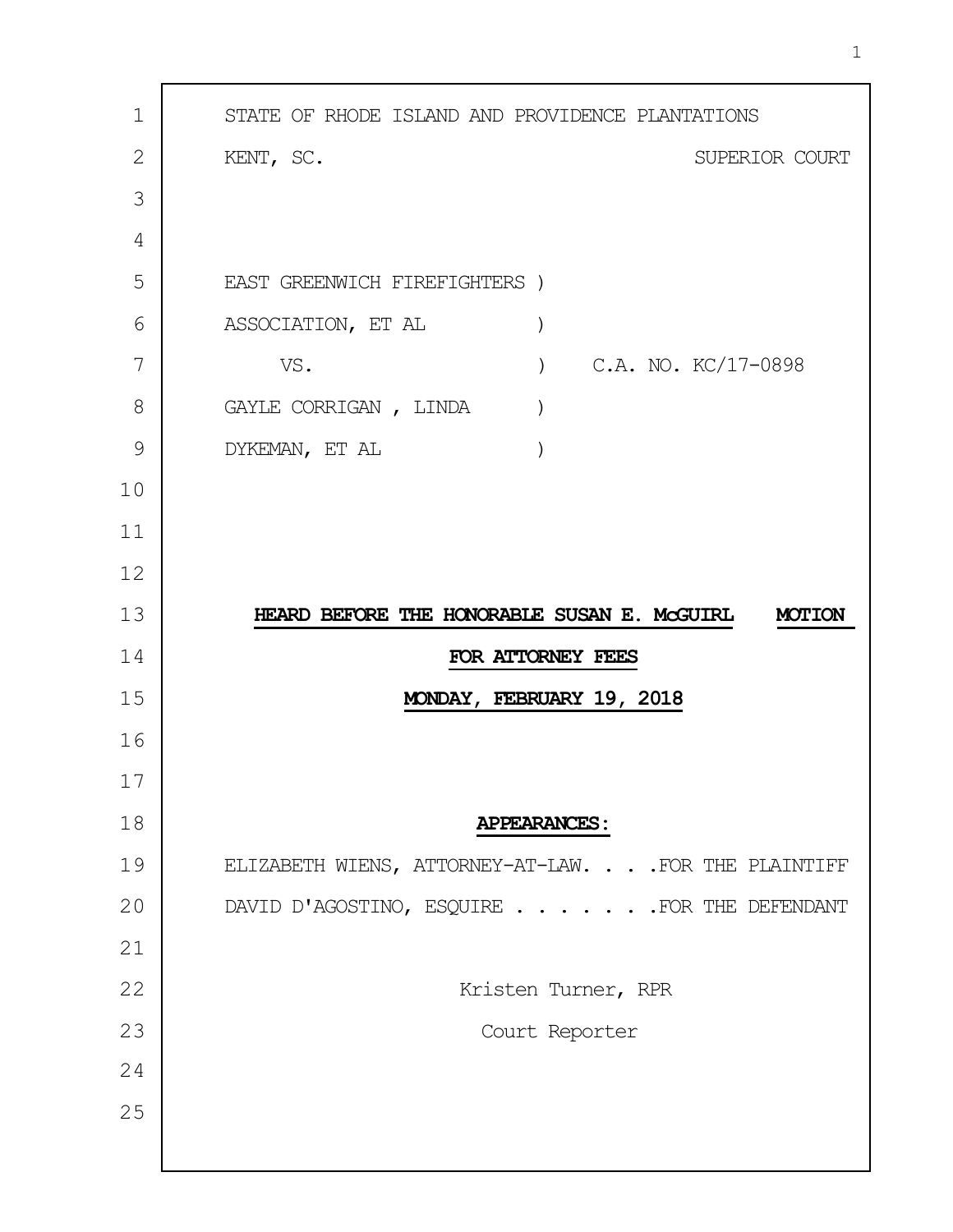| $\mathbf 1$   |                                                         |
|---------------|---------------------------------------------------------|
| $\mathbf{2}$  | CERTIFICATION                                           |
| 3             |                                                         |
| $\sqrt{4}$    |                                                         |
| 5             | I, Kristen Turner, do hereby certify that the           |
| $\sqrt{6}$    | foregoing pages 1 through 24, inclusive, are a true and |
| 7             | accurate transcript of my stenographic notes.           |
| $8\,$         |                                                         |
| $\mathcal{G}$ |                                                         |
| $10$          |                                                         |
| $11$          |                                                         |
| 12            |                                                         |
| 13            | Kristen Turner, RPR                                     |
| 14            | Court Reporter                                          |
| 15            |                                                         |
| 16            |                                                         |
| $17$          |                                                         |
| $18\,$        |                                                         |
| 19            |                                                         |
| 20            |                                                         |
| 21            |                                                         |
| 22            |                                                         |
| 23            |                                                         |
| 24            |                                                         |
| 25            |                                                         |
|               |                                                         |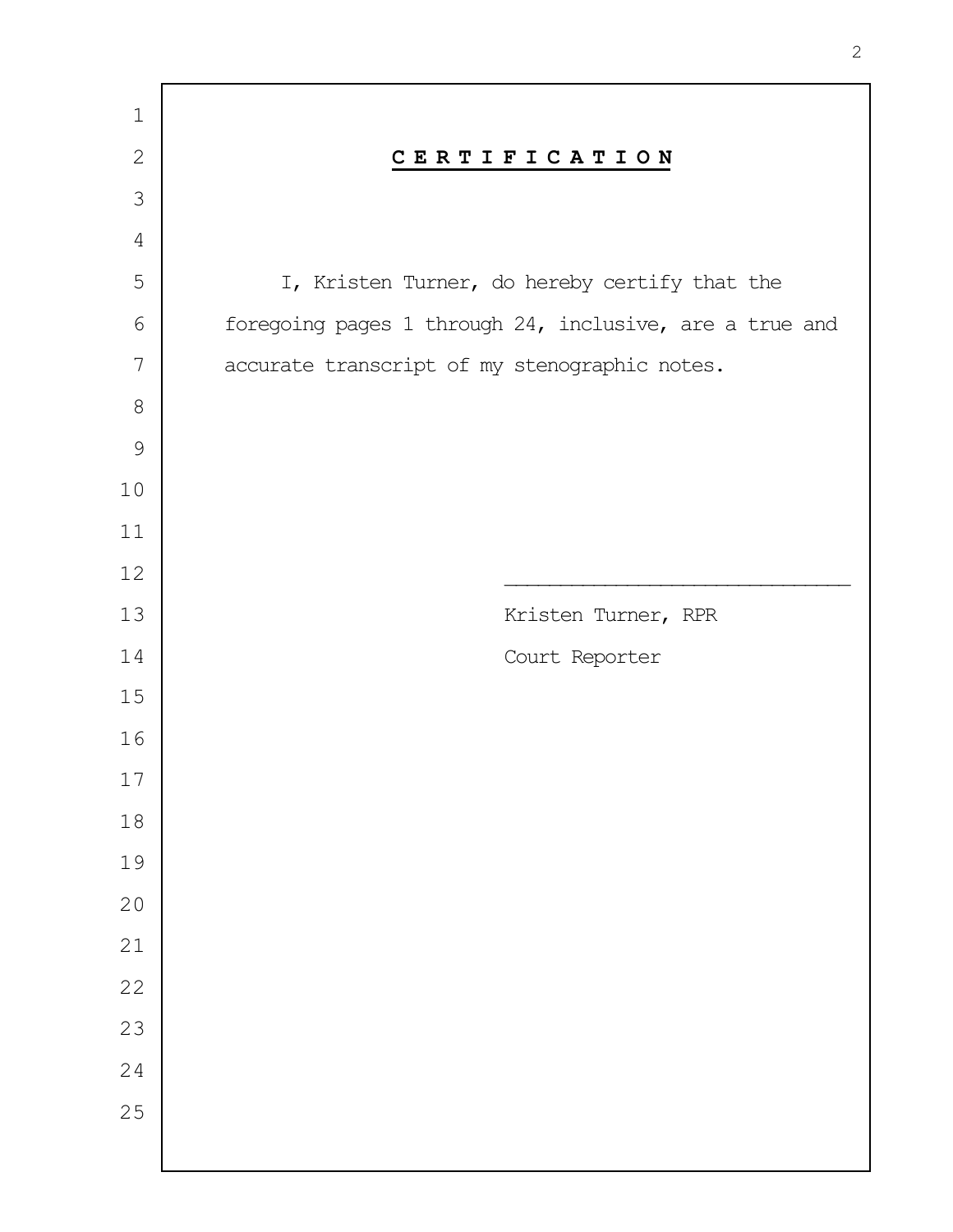| 1  | MONDAY, FEBRUARY 19, 2018                                 |
|----|-----------------------------------------------------------|
| 2  | THE CLERK: Matter before the Court at this time is        |
| 3  | KC/17-0898, East Greenwich Firefighters Association, et   |
| 4  | al vs. Gayle Corrigan, et al.                             |
| 5  | Counsel, identify for the record.                         |
| 6  | MS. WIENS: Elizabeth Wiens for the defendant.             |
| 7  | MR. D'AGOSTINO: David M. D'Agostino, Town Solicitor       |
| 8  | for the Town of East Greenwich, defendants.               |
| 9  | THE COURT: We have a motion for attorneys fees            |
| 10 | filed by the plaintiff. There has been an objection by    |
| 11 | the plaintiff. I have received a memorandum from each     |
| 12 | party along with some affidavits from plaintiff's counsel |
| 13 | and we have had a number of conferences on this, I think  |
| 14 | actually the first one back in November or December,      |
| 15 | early on, so do you want to make any arqument?            |
| 16 | MS. WIENS: I do, your Honor.                              |
| 17 | THE COURT: Okay.                                          |
| 18 | MS. WIENS: As you just indicated, I filed a               |
| 19 | memorandum, and if you have any questions regarding that, |
| 20 | I will be happy to answer those questions, but I do want  |
| 21 | to reply to Mr. D'Agostino's objection because there are  |
| 22 | a number of things in there that bear reply to.           |
| 23 | First, I would remind Mr. D'Agostino and the Court        |
| 24 | that there have been, as your Honor indicated, several    |
| 25 | conferences regarding this matter. The decision           |
|    |                                                           |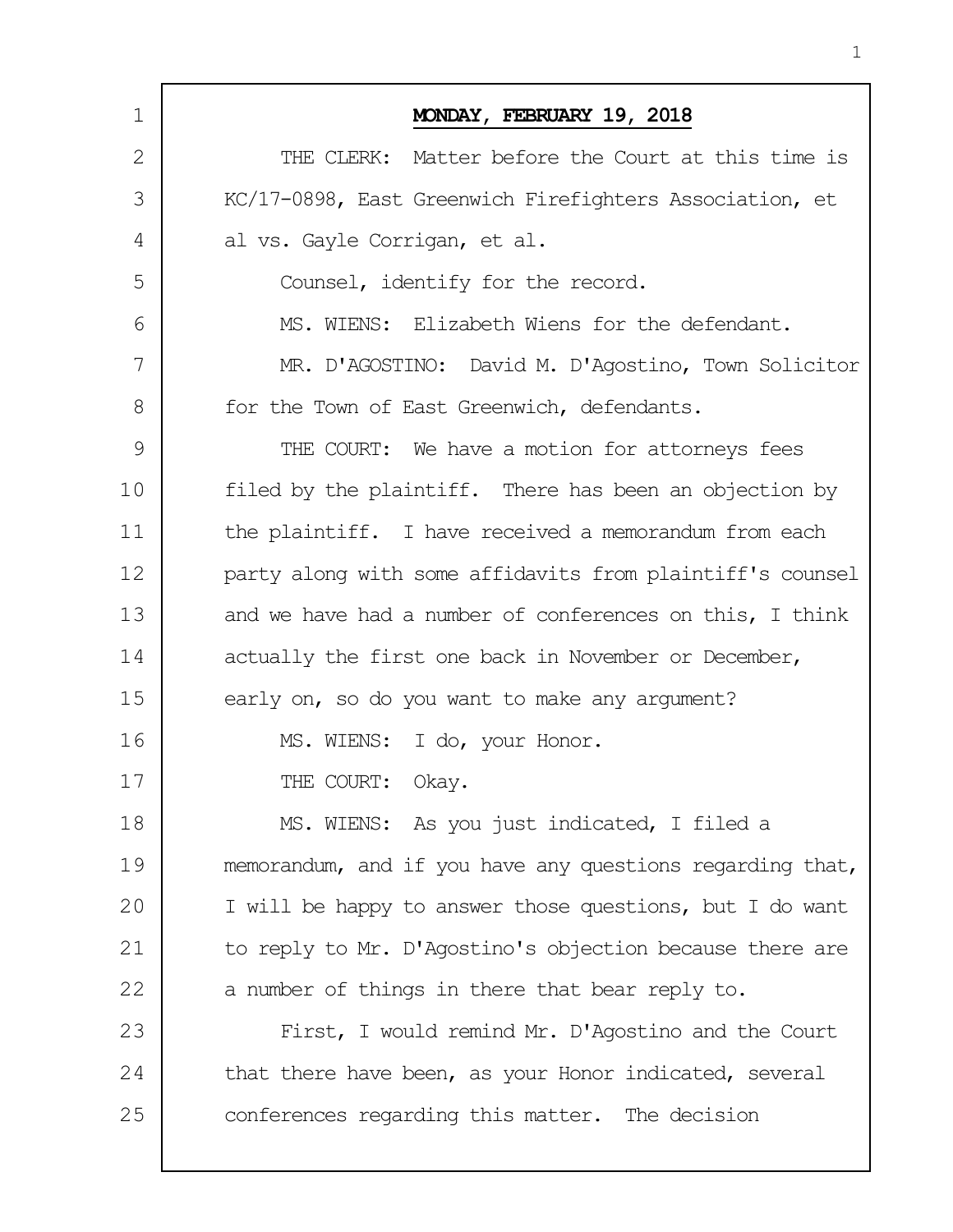initially came down in November -- November 8, 2017. In your decision, your Honor, you indicated that the myriad of circumstances surrounding the Town's appointment of the Town Manager warranted an award of attorney's fees.

5 6 7 8  $\mathsf{Q}$ 10 11 12 13 14 15 16 17 Immediately after that decision the parties met with your Honor, and I produced an itemized billing of my hours. We discussed the hours between your Honor and Mr. D'Agostino and myself, and per your Honor's suggestion or recommendation, I did reduce my hours more so than I had already reduced them. So, an itemized bill was provided to Mr. D'Agostino back in November. We then met again in chambers and it was sort of concluded that there's probably going to have to be a motion filed because the Town was not in agreement. But what the position of the Town has been, at least through Mr. D'Agostino, has been that there is no issue with the hours I sought, that the issue has always been with the hourly rate.

18 19 20 21 22 23 24 I've sent my itemized bills over to Mr. D'Agostino on several occasions and I never received any specific indication from him or the defendants as to whether any entry is not supporting the OMA or vague. So I guess up until Friday it was my understanding that there wasn't an issue with the hours. The issue, to my understanding, was with the hourly rate.

25

1

2

3

4

So, with that said, I think it's important to note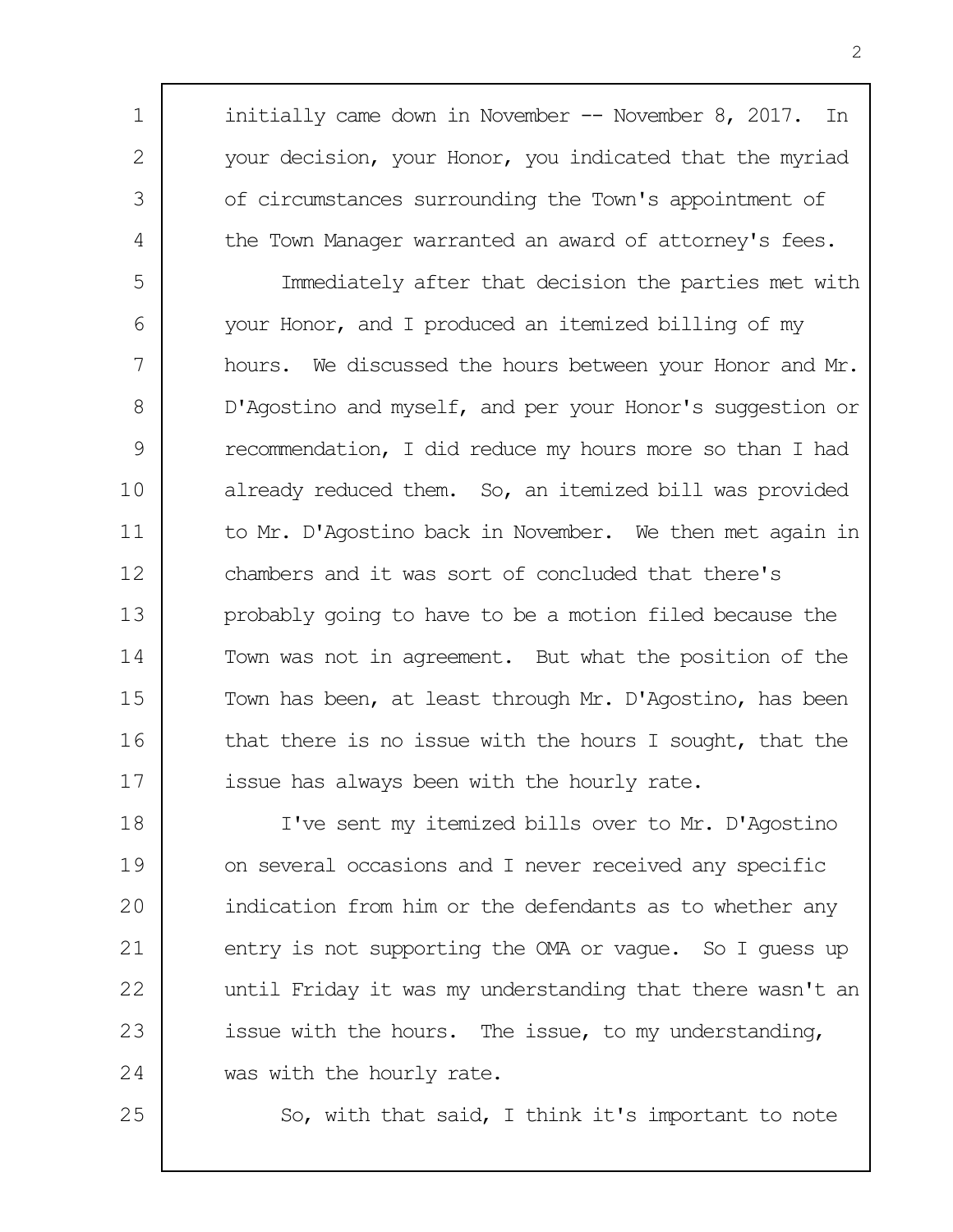that I did itemize the hours, and I specifically wrote in my affidavit that anything non-OMA related was completely eliminated in the bills. Anything that was all OMA related, I charged for the full hourly rate. Anything that was difficult to decipher: which was OMA, which was something else, it was divided by 50 percent. In addition, I cut out the associates from my office, their hourly rights and fees.

1

2

3

4

5

6

7

8

 $\mathsf{Q}$ 10 11 12 13 14 15 16 So, at some point I then had another conversation with Mr. D'Agostino where I agreed to reduce my hourly rate, which was initially 350, to 250. And I bring this up because I said, you know, "If we could get this 250 and not have to file this motion and get these affidavits and come to court, then we will be willing to do that." There was a rejection of that rate. And there was no counterproposal.

17 18 19 20 21 22 So, coming here today, or I guess as of Friday it was my understanding there was an issue with the rate, which I reduced, and there was no issue with the hours. But I believe that I have provided more than sufficient itemization to support the work that I did before your Honor in court over that six-day trial and thereafter.

23 24 25 I would also note that in the Order that your Honor entered, it did give your Honor discretion to determine what the fees would be, and based on my memorandum, I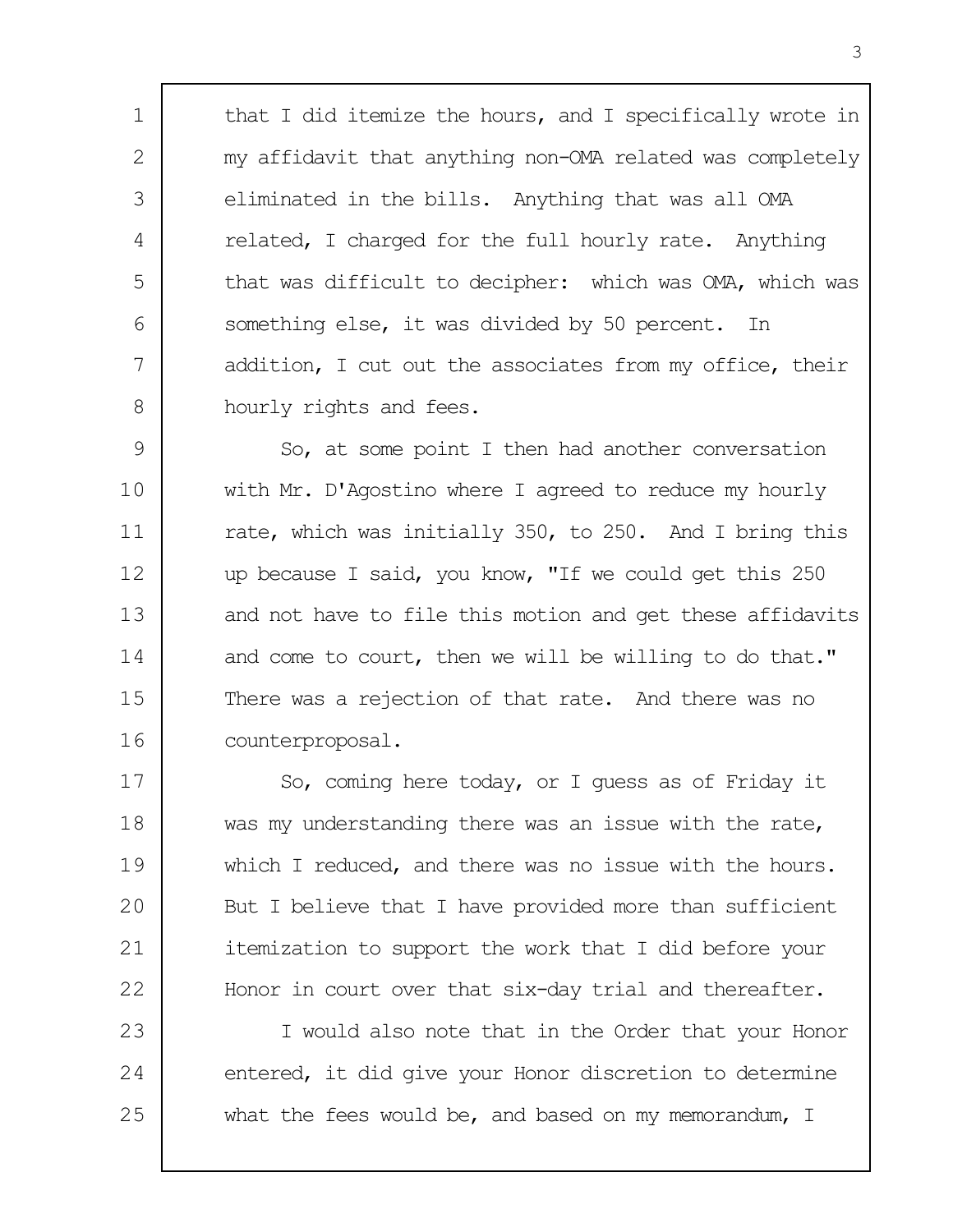| 1  | believe those hours to be reasonable and the hourly rate  |
|----|-----------------------------------------------------------|
| 2  | of \$300 to be more than reasonable.                      |
| 3  | THE COURT: Counsel, at either the initial                 |
| 4  | conference or the one shortly after that we did talk      |
| 5  | about the different issues that came up during the course |
| 6  | of the trial, the issues that related to the union issue, |
| 7  | you are being compensated for that separately?            |
| 8  | MS. WIENS: That is correct. My initial --                 |
| 9  | everything from the trial was around 85,000. What I'm     |
| 10 | requesting here is, I believe, 43,000.                    |
| 11 | THE COURT: No, I just want to make sure for the           |
| 12 | record -- I never suggested you should work for nothing.  |
| 13 | I just thought your compensation would be derived from    |
| 14 | another source other than the union issues. The charter   |
| 15 | issues are a little different situation, they are         |
| 16 | intermingled with the OMA. They are a little bit          |
| 17 | different, but you are being compensated for those        |
| 18 | separately?                                               |
| 19 | MS. WIENS: I certainly hope so.                           |
| 20 | THE COURT: Thank you.                                     |
| 21 | MS. WEINS: Thank you.                                     |
| 22 | THE COURT: Mr. D'Agostino.                                |
| 23 | MR. D'AGOSTINO: Please, your Honor. Good                  |
| 24 | afternoon, your Honor.                                    |
| 25 | THE COURT: Good afternoon.                                |
|    |                                                           |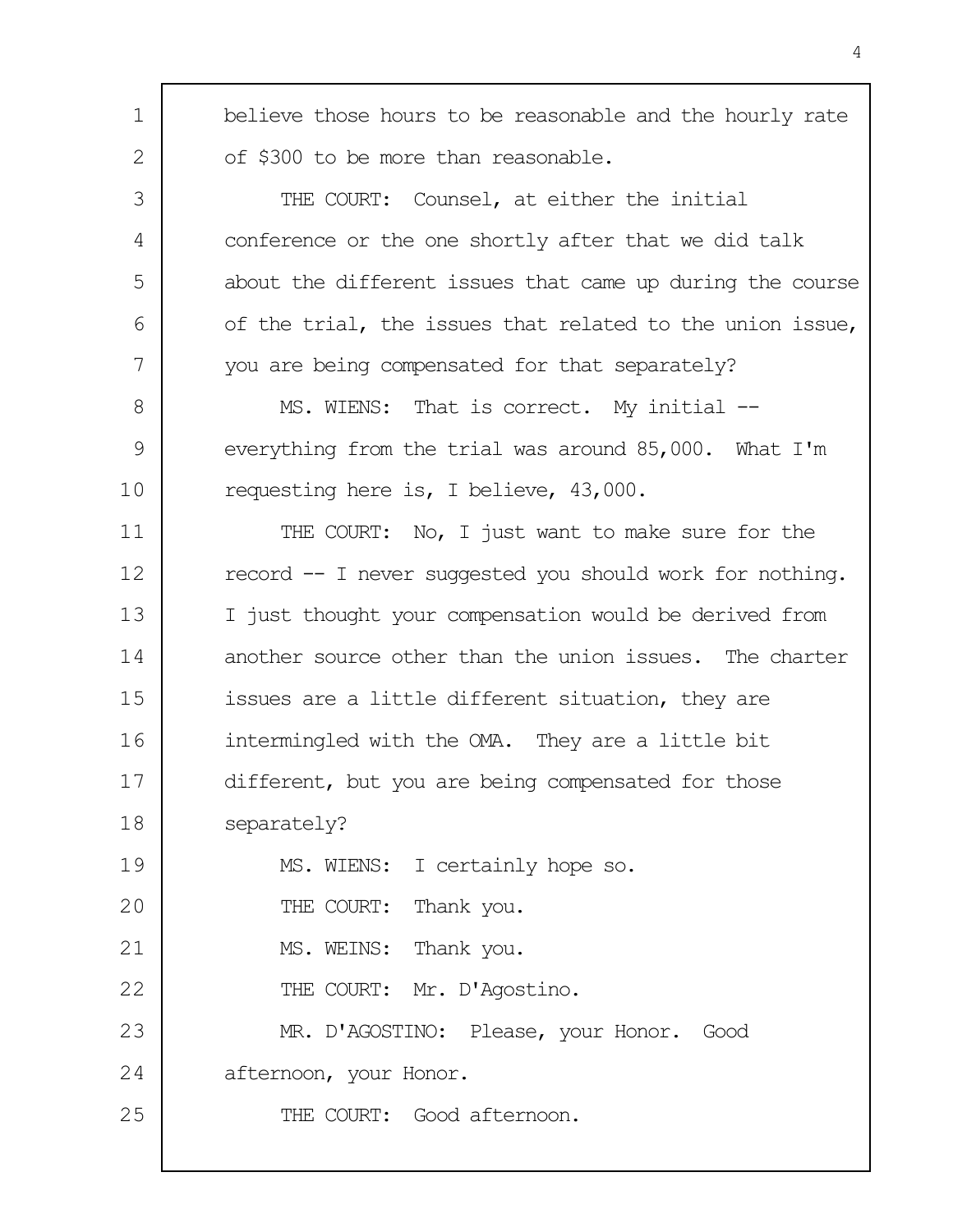| 1  | MR. D'AGOSTINO: I would like to address a couple of        |
|----|------------------------------------------------------------|
| 2  | points from my sister's presentation before the Court.     |
| 3  | And, in particular, I want to clarify one point, and that  |
| 4  | is, as this Court is well aware, we've had numerous        |
| 5  | conferences, and I've had conversations with my sister     |
| 6  | concerning this. She indicated that she had agreed or      |
| 7  | that the Town and I had agreed to reduce her rate to \$250 |
| 8  | an hour. That is not, I think, an accurate $--$            |
| 9  | THE COURT: That's not what she said. She said she          |
| 10 | offered to reduce it to 250 to avoid this hearing.         |
| 11 | MR. D'AGOSTINO: I'm sorry. I misheard those                |
| 12 | comments, your Honor.                                      |
| 13 | I want it to be clear to the Court that was in an          |
| 14 | effort to settle this matter, and, quite frankly, I put    |
| 15 | that question to the folks that I represent, and they      |
| 16 | were $-$ I did not have settlement authority at that       |
| 17 | number.                                                    |
| 18 | THE COURT: What did they think a fair number was,          |
| 19 | Mr. D'Agostino?                                            |
| 20 | MR. D'AGOSTINO: Your Honor, they did not provide me        |
| 21 | with that information, and I think, as the Court is        |
| 22 | aware, there's been a struggle here to ascertain a fair    |
| 23 | number. And I think it's because the hourly rates for      |
| 24 | solicitor work $--$ and I'm speaking broadly $--$ are      |
| 25 | generally less than what is maybe charged in a             |
|    |                                                            |

Г

٦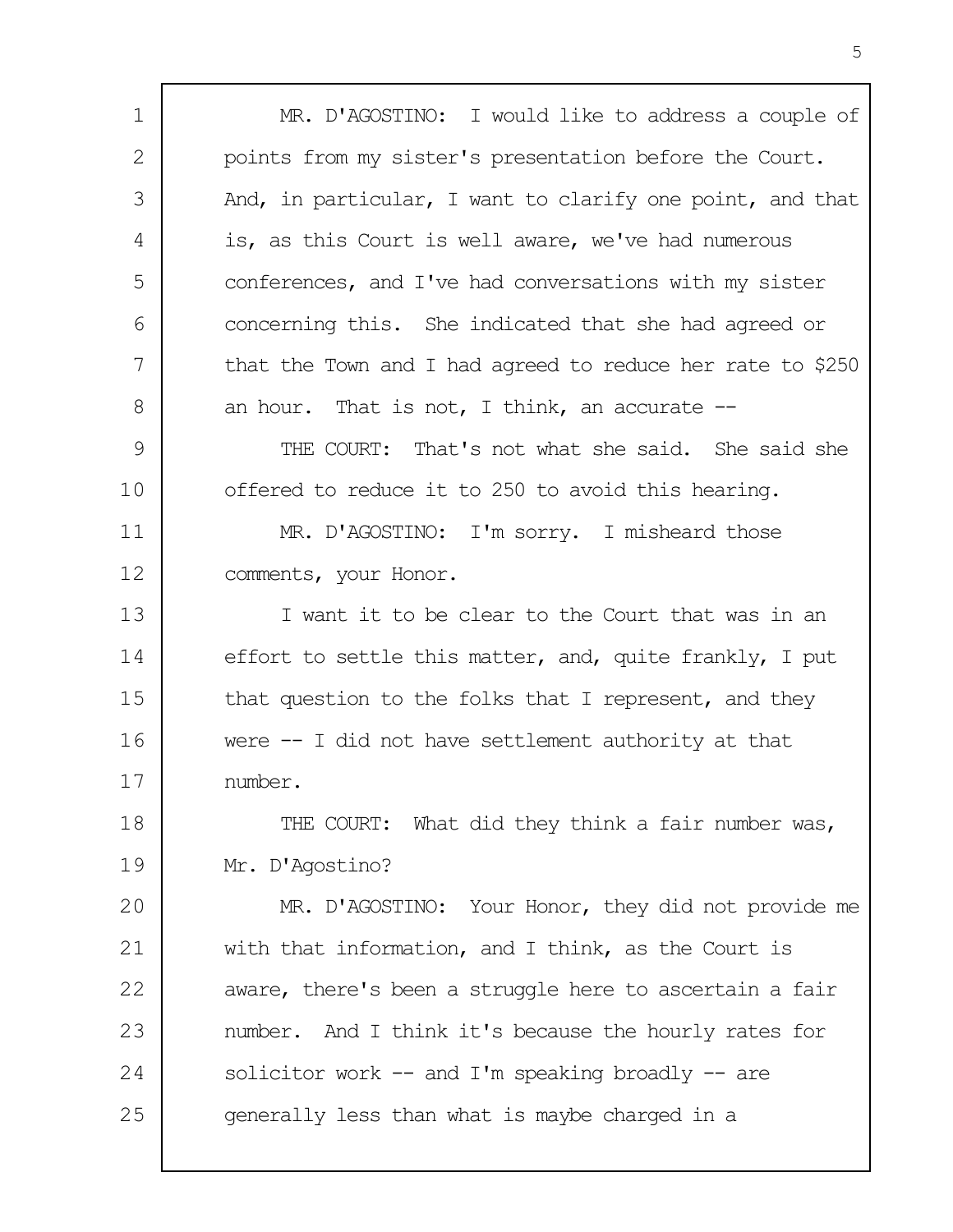| 1  | marketplace.                                          |
|----|-------------------------------------------------------|
| 2  | I would like to address just a couple of points, if   |
| 3  | I may.                                                |
| 4  | THE COURT: How much are you paid an hour, Mr.         |
| 5  | D'Agostino                                            |
| 6  | MR. D'AGOSTINO: I'm sorry?                            |
| 7  | THE COURT: How much are you paid in the solicitor     |
| 8  | work?                                                 |
| 9  | MR. D'AGOSTINO: In the solicitor work we charge       |
| 10 | \$150 an hour.                                        |
| 11 | THE COURT: And you have a retainer of \$11,000 a      |
| 12 | month, correct?                                       |
| 13 | MR. D'AGOSTINO: That is correct.                      |
| 14 | THE COURT: The last time you came here you had a      |
| 15 | labor lawyer with you. I'm still not quite sure why.  |
| 16 | How much does he get paid from the Town?              |
| 17 | MR. D'AGOSTINO: I believe he indicated in chambers    |
| 18 | his billable rate is \$250 an hour.                   |
| 19 | THE COURT: That was a reduced rate because of the     |
| 20 | regular retainer with the Town?                       |
| 21 | MR. D'AGOSTINO: Yes. That is what he represented,     |
| 22 | your Honor.                                           |
| 23 | THE COURT: Did he work on this case?                  |
| 24 | MR. D'AGOSTINO: He did some work in the briefing of   |
| 25 | the case as it related to the issues $-$ the specific |
|    |                                                       |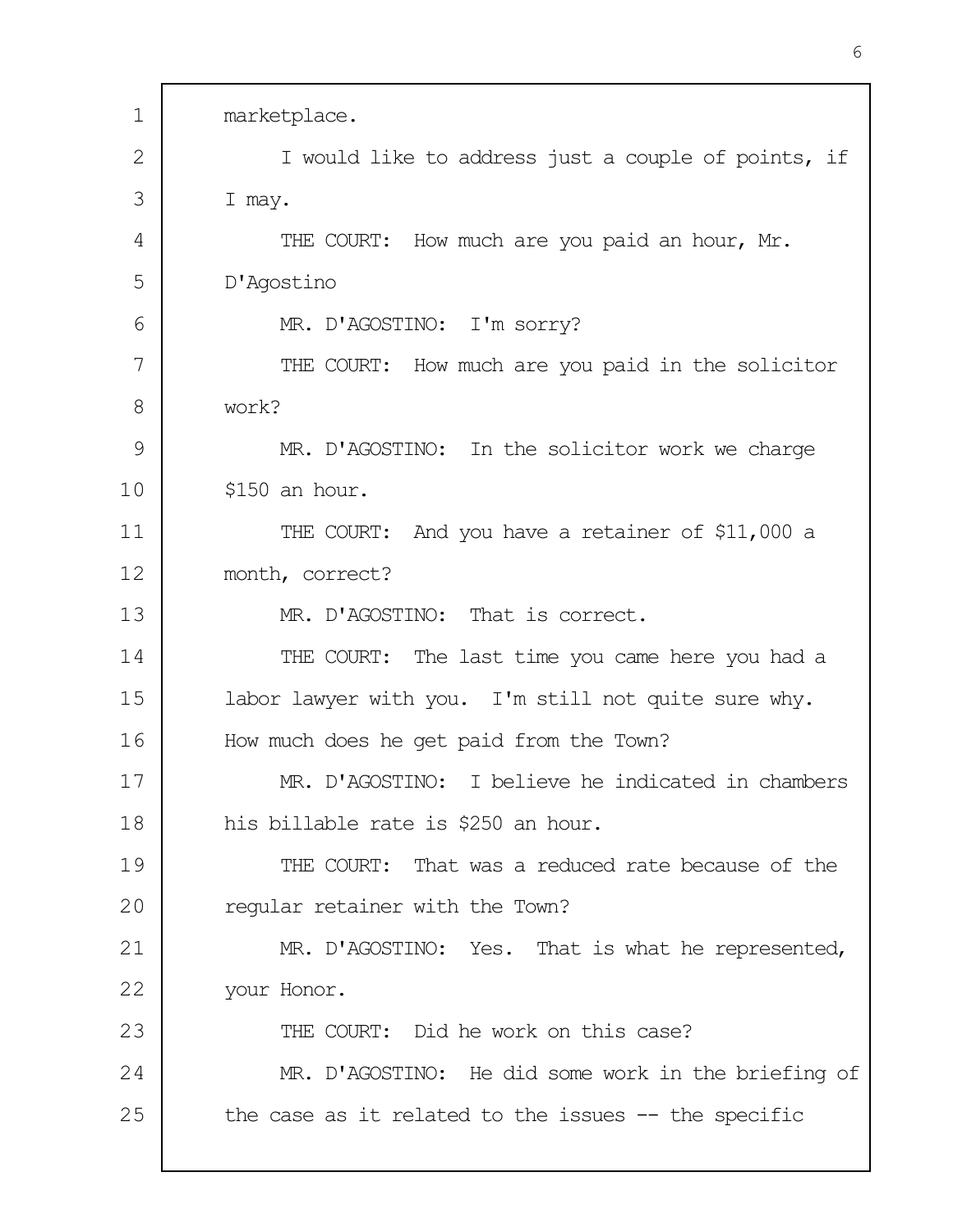1 2 3 4 5 6 7 8 9 10 11 12 13 14 15 16 17 18 19 20 21 22 23 24 25 employment-related issues, that is, labor-related issues, to be more specific. THE COURT: So the Town paid 250 for him and 150 for you; \$400 an hour for those issues? MR. D'AGOSTINO: No, your Honor. If I were billing an hourly rate, then, yes that would be accurate, but our hourly rate, we are on a retainer. THE COURT: But you are billing against the retainer. You may not actually send the bill, because you are on that retainer, that is your billable rate. So, for basically the hours he worked on the union issues, the Town was paying about \$400 an hour? MR. D'AGOSTINO: That would be accurate, your Honor. THE COURT: Go ahead. MR. D'AGOSTINO: Our main objection here, and the thrust of the Town's position really has to do with the fact that the discretion to be exercised by the trial justice or should be in the light of reason as applied to all the facts, and with a view of the rights of the parties to the action while having regard for what is right and equitable under the circumstances, and although we don't take issue with the fact that the OMA does mandate -- it uses the word "shall award attorney's fees," the thrust of our argument and the thrust of the Town's argument really is that it's difficult to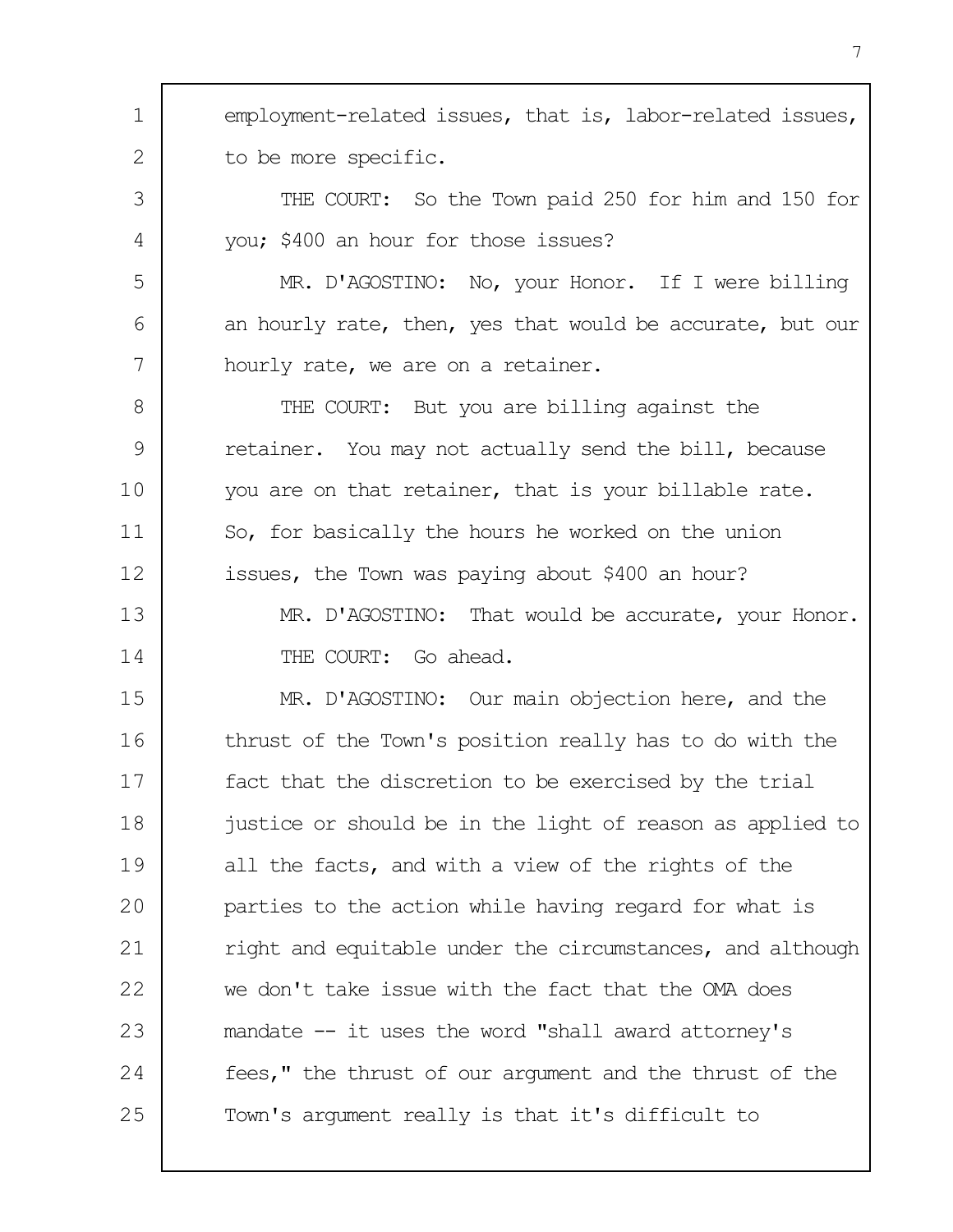ascertain, given how this case arose. And I would like to remind the Court of that.

3 4 5 6 7 8  $\mathsf{Q}$ 10 11 12 We all know and are well aware of the decision that the Court rendered. But the initial complaint sought declaratory relief concerning a discharge of Firefighter Perry. It sought -- and that was alleged to be violative of the charter -- it also sought injunctive relief under 45-19-1, which was never an issue ever addressed in the litigation of this matter, because that was resolved pretrial by an Order from Judge Lanphear. And the third item was declaratory relief aimed at invalidating Ms. Corrigan's appointment as Town Manager.

13

1

2

I would submit to the Court --

14 15 THE COURT: Because of the violations of the Open Meeting Act.

16 17 18 19 20 21 22 23 24 25 MR. D'AGOSTINO: Because of the violation of the Open Meeting Act, no question, your Honor, but I think that in the context of the litigation as it was presented and certainly as things were developed during the course of litigation, things changed, but initially this was a litigation that was really an employment action far and above an OMA action. Although there certainly was a related OMA claim. The Town is not denying that. But we're suggesting that  $-$  we're suggesting that the total amount of attorney's fee awarded in this case should be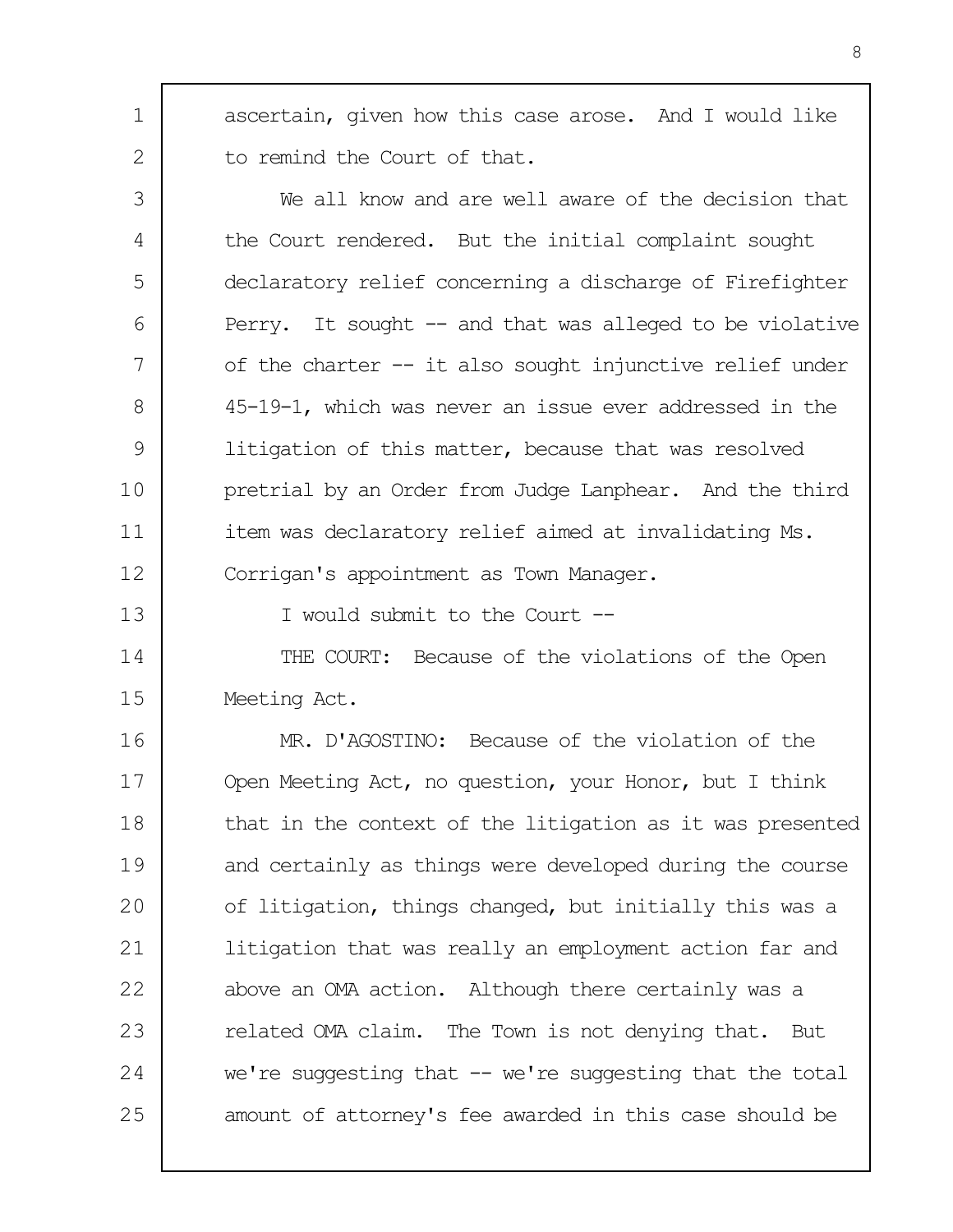| reduced to reflect the fact that as, from the face of the |
|-----------------------------------------------------------|
| complaint, only about one-third of the issues in the case |
| related to OMA.                                           |
| THE COURT: Did you go through a time line for the         |
| trial itself?                                             |
| MR. D'AGOSTINO: I'm sorry?                                |
| THE COURT: Did you go through a time line for the         |
| trial itself for the amount of time, because it wasn't a  |
| third at that point?                                      |
| MR. D'AGOSTINO: No, your Honor, it wasn't. It             |
| certainly was more --                                     |
| THE COURT: What difference does it make? The              |
| complaint against the Open Meeting Act, the allegation,   |
| that was in the original complaint. Clearly, I would      |
| suggest at the first conference we all had in the case, I |
| thought the Open Meeting Act was going to be a minimum    |
| portion of the case. Clearly, that wasn't true. All the   |
| issues, including the firing of Mr. Perry and the         |
| employment issue, again, there was a portion related to   |
| her appointment and the Open Meeting Act. So I don't      |
| know how you could suggest the trial itself involved a    |
| third of the Open Meeting Act. That is not my             |
| recollection or my review of the transcripts.             |
| MR. D'AGOSTINO: No, your Honor, I think that's a          |
| fair point. But I would suggest that throughout the       |
|                                                           |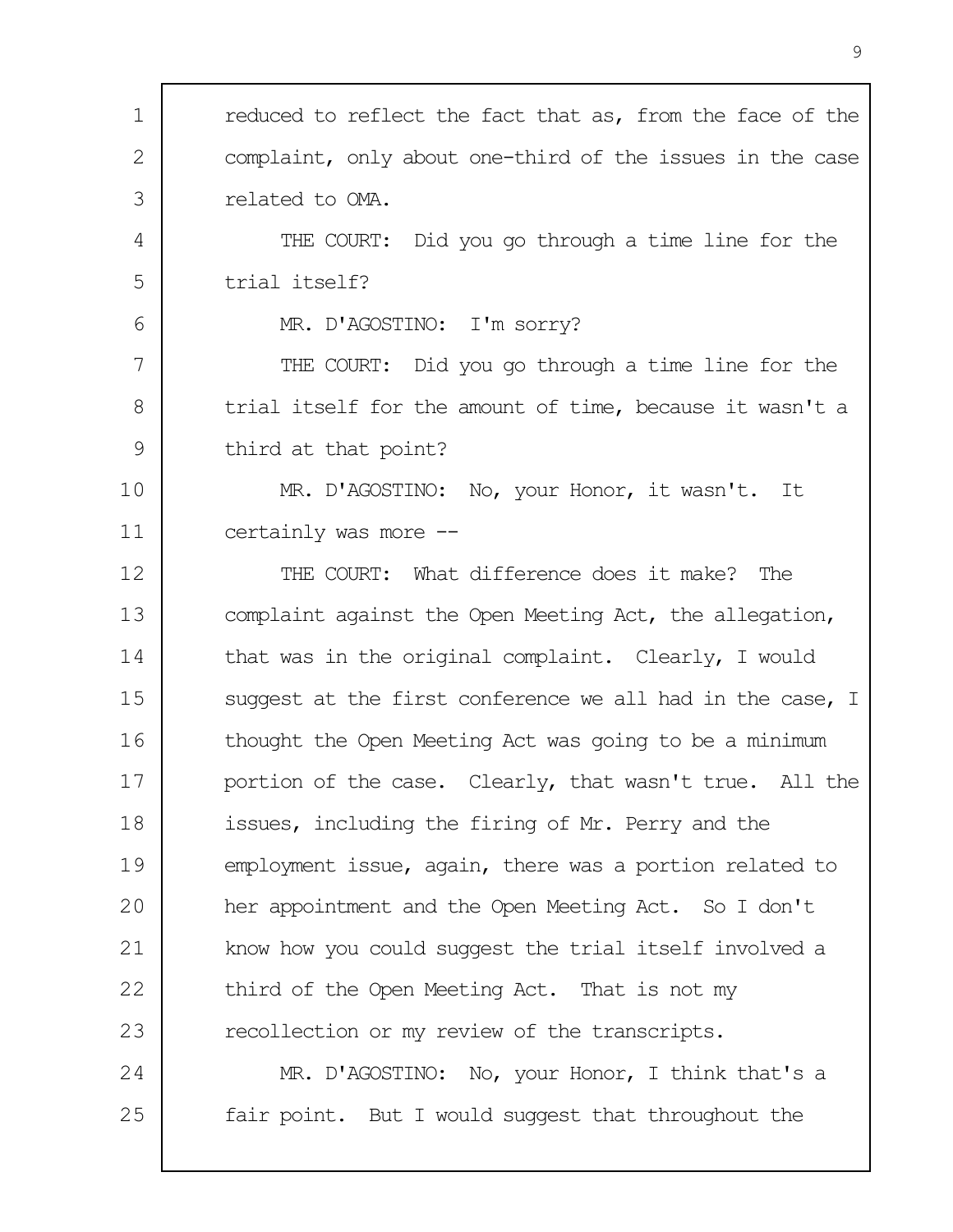| 1  | trial certainly OMA issues came up, but I think that a    |
|----|-----------------------------------------------------------|
| 2  | review of the transcript demonstrates --                  |
| 3  | THE COURT: Did you do a review of the transcript?         |
| 4  | MR. D'AGOSTINO: Yes, I did, your Honor.                   |
| 5  | THE COURT: And what does it say? It's not in your         |
| 6  | memo.                                                     |
| 7  | MR. D'AGOSTINO: I'm sorry, your Honor, the                |
| 8  | transcript is rather, I would say, exceedingly focused on |
| 9  | matters related to the employment action and the OMA,     |
| 10 | frankly, was something that was raised at various times,  |
| 11 | but even if you were to look at the amount of the         |
| 12 | exhibits in this case, there are probably $-$             |
| 13 | THE COURT: Don't tell me "probably." You've had           |
| 14 | months to prepare this.                                   |
| 15 | MR. D'AGOSTINO: Yes, your Honor.                          |
| 16 | THE COURT: Suggest to me how much time of the trial       |
| 17 | was devoted to the OMA versus the union issue             |
| 18 | MR. D'AGOSTINO: It's my position, your Honor, that        |
| 19 | the OMA was a very small portion.                         |
| 20 | THE COURT: What is that based on, Mr. D'Agostino?         |
| 21 | MR. D'AGOSTINO: It's based on having tried the            |
| 22 | case.                                                     |
| 23 | THE COURT: I think we were all here for the trial.        |
| 24 | I was here, so was counsel. So what is that based on?     |
| 25 | Did you go page by page, witness by witness, exhibit by   |
|    |                                                           |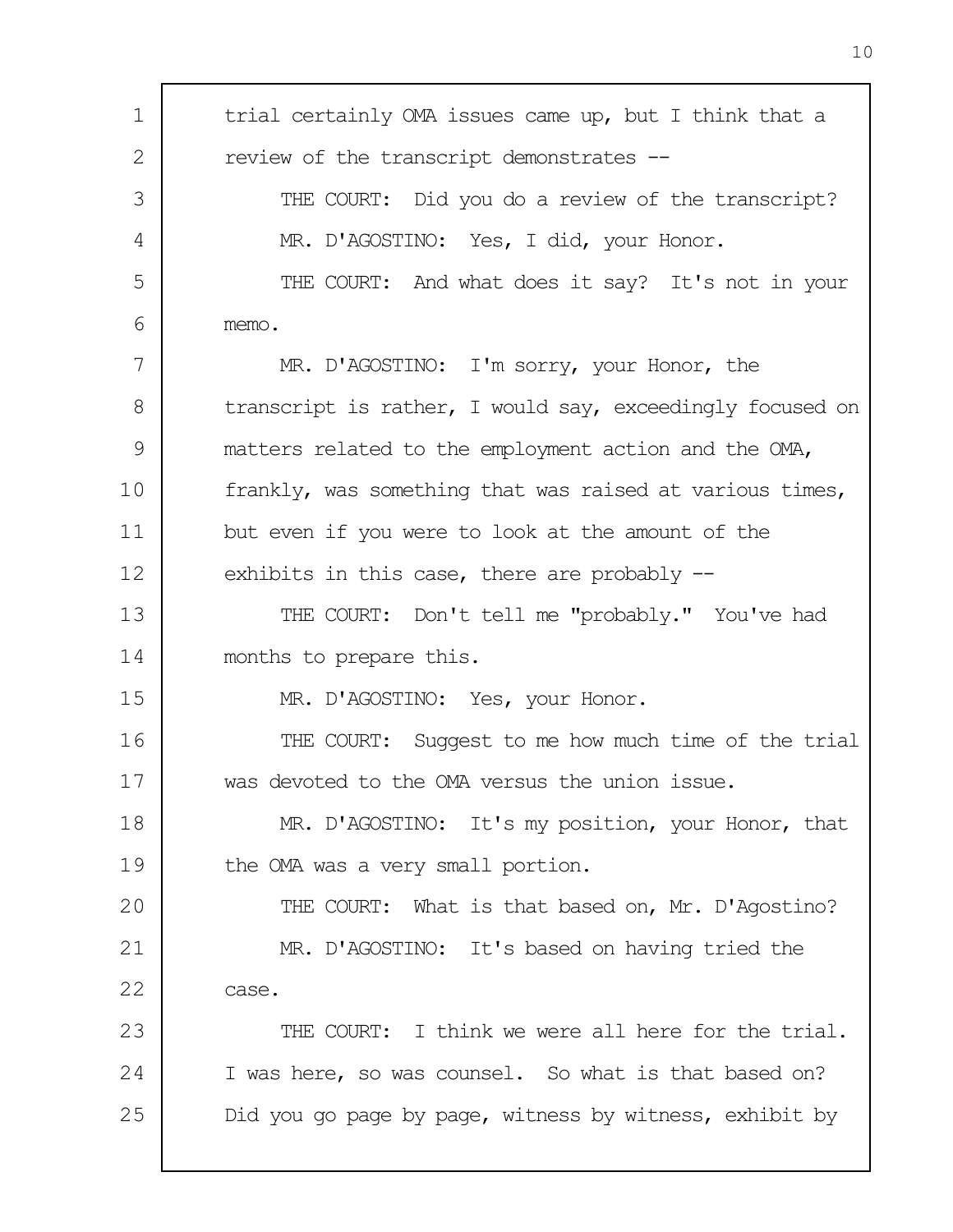1 2 3 exhibit, or are you just throwing this issue out now on a memo that was prepared on Friday, since this was pending since November?

MR. D'AGOSTINO: I am aware of that. Quite frankly, we had been attempting to resolve this and we were unable to do that, quite frankly.

7 8 9 10 11 12 13 14 15 THE COURT: Well, quite frankly, you should have been better prepared for this argument. If you want to make an argument, you should have gone through the transcript witness by witness, page by page, exhibit by exhibit. I went through my notes of the transcript, I have that, and my notes of the trial, and there is no way that the issue involving the Open Meeting Act involved one-third or, in my opinion, less than half of this trial.

16 17 18 MR. D'AGOSTINO: Okay. Well, your Honor, at this point I understand the Court's position. We will rest on our pleadings.

THE COURT: Thank you.

20 Do you have anything else, counsel?

21 MS. WIENS: No, your Honor.

4

5

6

19

22 23 24 25 THE COURT: All right. The matter is before the Court on a request for attorney's fees which results from a complaint that was filed in this Court in which in November of 2017 we had a six-day bench trial. Prior to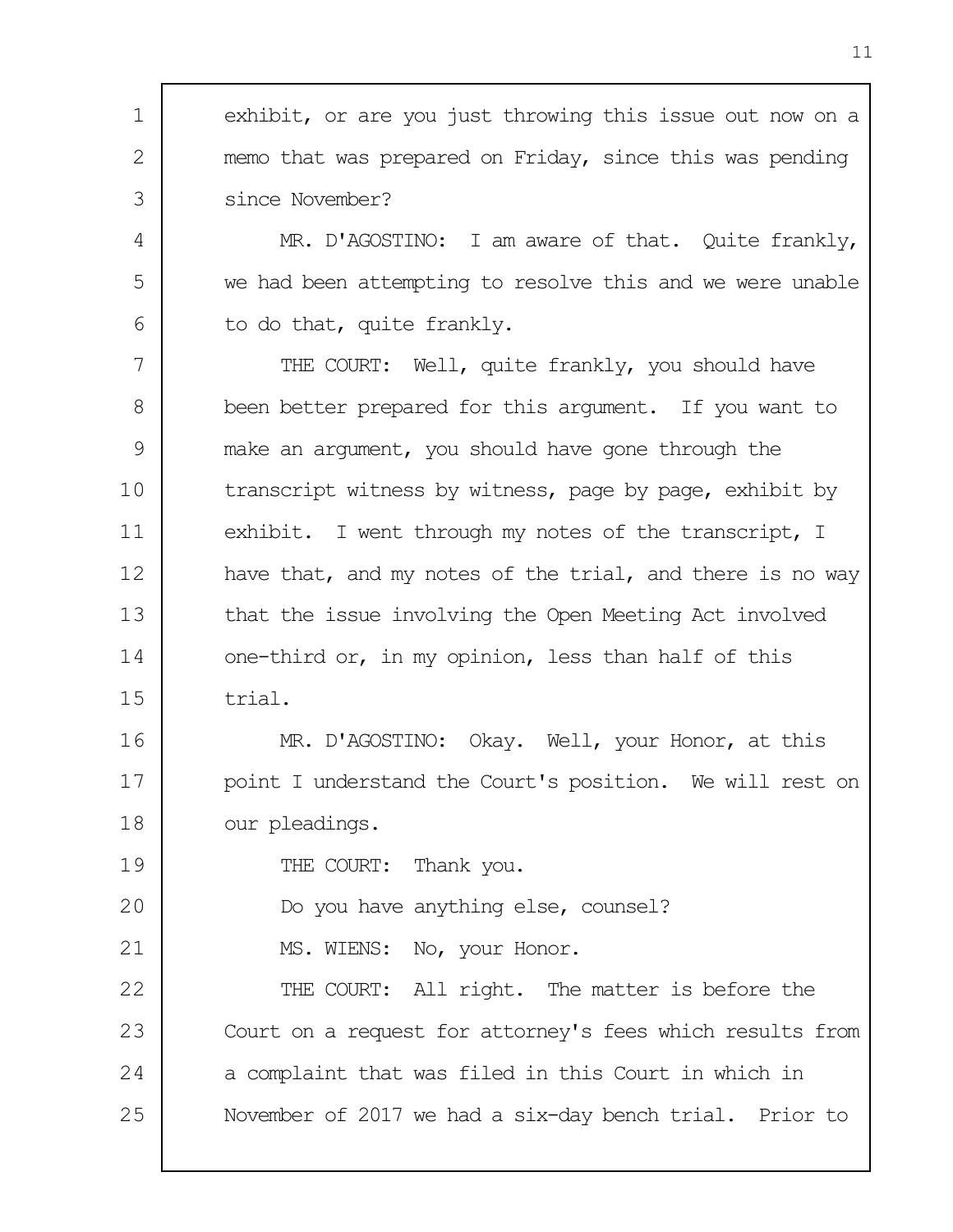that there had been a lot of time involved in the preparation of that. We had closing arguments and both parties had prepared briefs for the Court after that. All that resulted in a 73-page decision in which the Court found with regard to termination issues of Firefighter Perry, also violation of the Charter and also five willful and knowing violations of the Open Meeting Act.

1

2

3

4

5

6

7

8

 $\mathsf{Q}$ 10 11 12 We tried a number of times to resolve this case. I have to say this is the first case I've had for attorney's fees that the parties have not been able to work out; that has not happened.

13 14 15 16 17 18 19 The first conference we had with the attorneys, the Court indicated I was concerned that the Town would not be billed for anything to do with the Union/Firefighter Perry's termination, that I thought counsel was retained by the union for that basis and would be compensated for that. I was only interested in hours for the Open Meeting Act.

20 21 22 23 24 25 I actually went through the billing myself at that point in time and indicated certain things that I think were consistent solely with the Open Meeting Act and things that were related specifically to the termination issue, the union issue, and suggested that if we were not able to ascertain them by the nature of the entry, that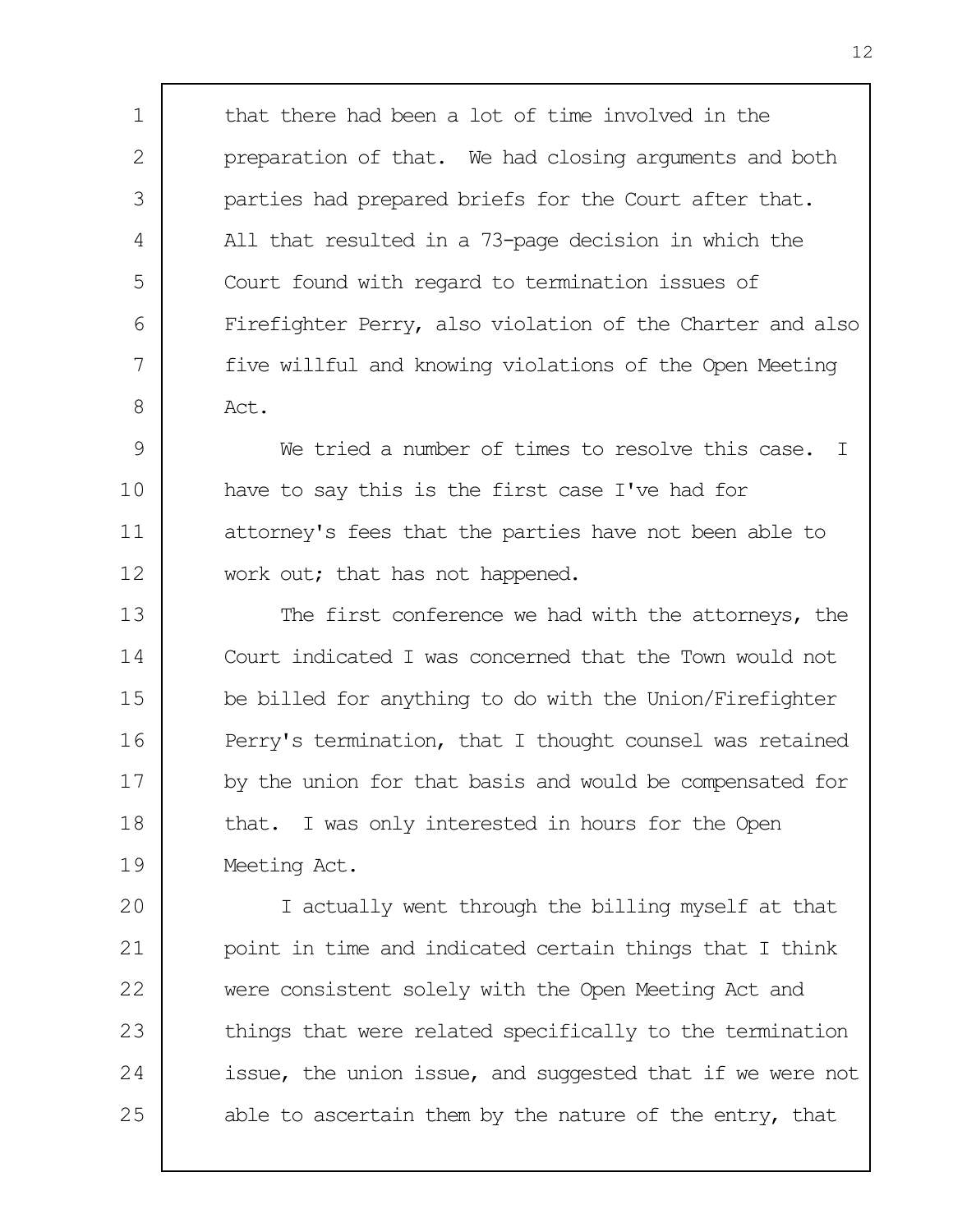there should be some division of labor on that, as I did not want the Town to pay double for hours spent by Ms. Wiens in preparing this case.

1

2

3

4 5 6 7 8  $\mathsf{Q}$ 10 11 12 13 14 Again, originally, at the first couple of conferences I think the first bill that came in was for \$350 an hour. I had expressed some concern about the hourly rate because I had no experience with the Open Meetings violation prosecution in awarding attorney's fees based on that. We had some discussion about that, as I think we've talked about during different conferences, I've taken surveys, but nothing that is concrete, because there's just not that many of these cases done and litigated where attorney's fees are awarded.

15 16 17 18 19 20 21 22 My general sense the fees were between 250 and 300. Counsel did prepare or did submit to the Court two affidavits from the attorneys that have done that in which they indicate that they thought the 350 fee was a fair and reasonable fee for the services that were performed by labor counsel. Actually, I think the opinion was as to the \$300 per hour fee for those services.

23 24 25 Mr. D'Agostino has not provided any affidavits at all to this Court as to what he considers a fair and reasonable fee to be. And I would agree with counsel up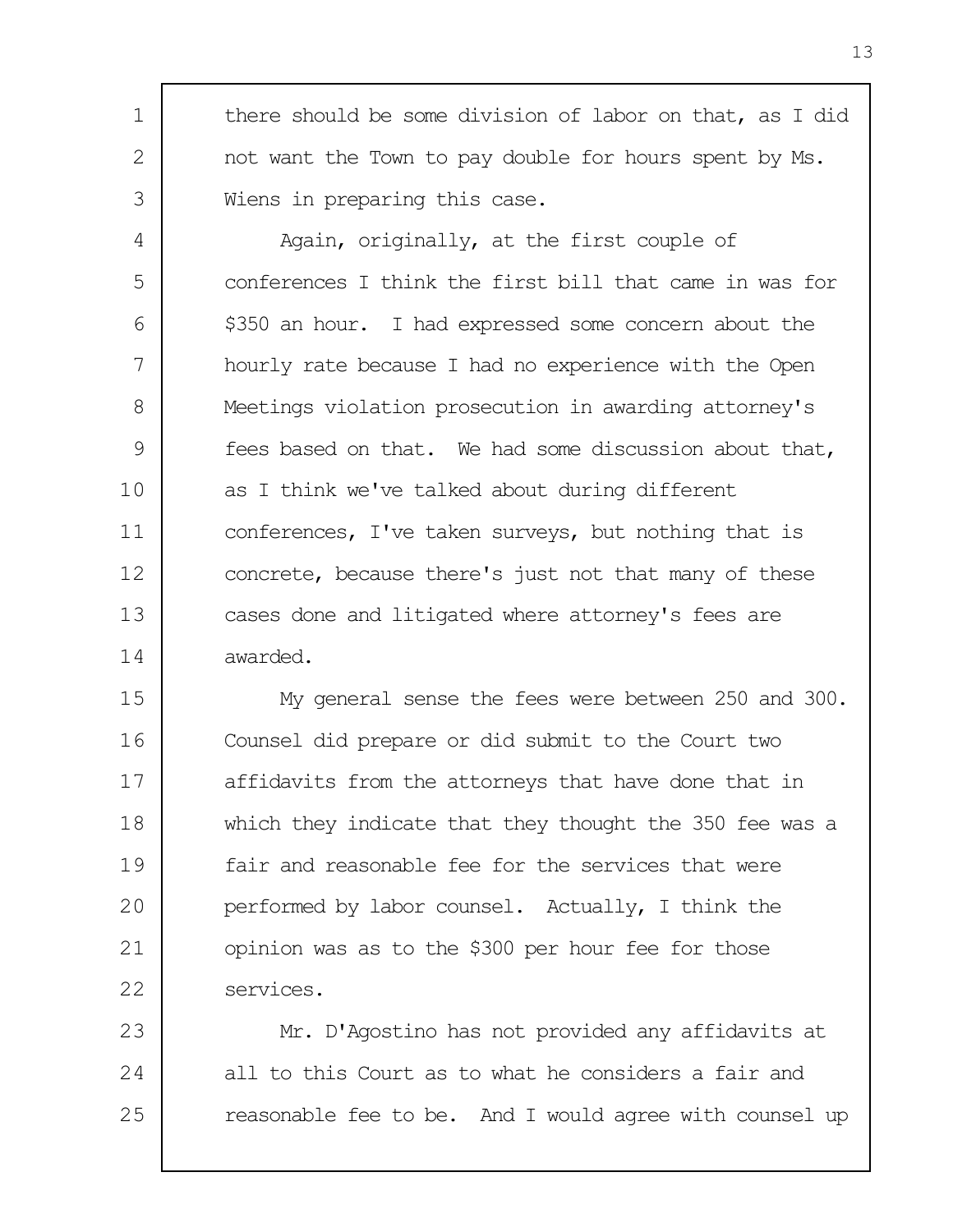1 2 3 4 5 6 7 8  $\mathsf{Q}$ 10 11 12 13 14 15 16 17 18 19 20 21 22 23 24 25 until this past week Mr. D'Agostino had said repeatedly that the only issue he had was with regard to her hourly fee and not the hours. That is a new issue that was just brought up. As I indicated, counsel has given me nothing in his memoranda to suggest that the allocation of hours presented by plaintiff's counsel does not represent a fair and reasonable representation or division of labor for the two main issues in this case. His bland assertion at this point in time, without any factual basis, is disserving to the Court. As we know, in awarding attorneys fees to the prevailing parties in the Open Meetings Act, Rhode Island General Laws 42-46-8 is mandatory. It's from **Tanner vs. East Greenwich** case, Atlantic 2nd 784, volume 880, older case, 2005. The parties had prevailed for attorney purposes when he succeeded on an issue in the litigation. Clearly, based on the litigation the Court had before it, plaintiff's counsel succeeded on virtually all the issues that were raised. The legislature, based on the language of the statute, has given the Trial Court a great deal of discretion determining the amount of those fees. The Open Meeting Act clearly indicates that the legislation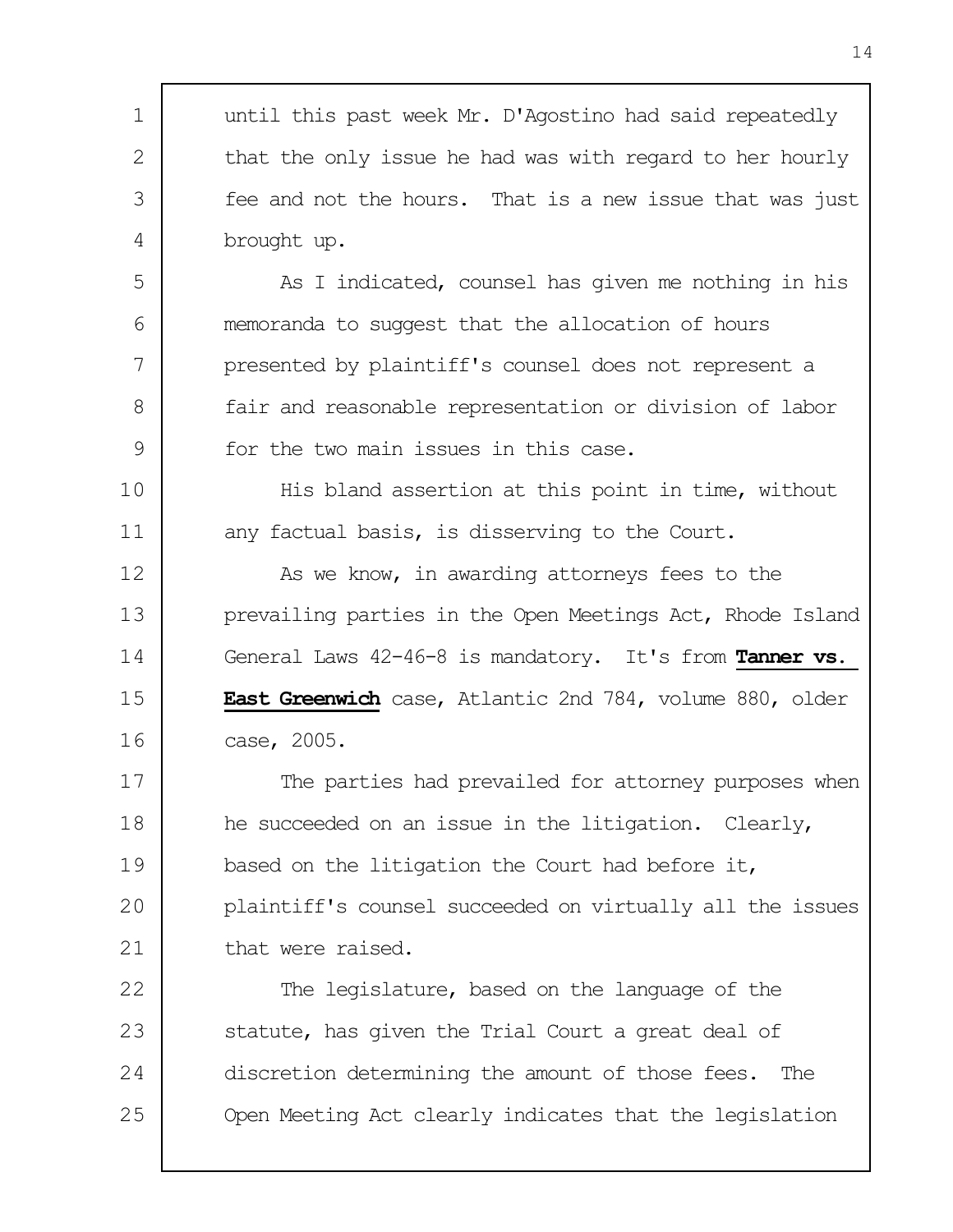intended the Court to consider various circumstances with providing open meetings and instructed the Court the only real instruction to the Court is based on tenets of fairness and justice in fashioning attorney's fees award.

1

2

3

4

5 6 7 8 9 10 11 12 13 14 15 16 Like all the issues I'm going to talk about, clearly the Court is aware these attorney's fees come from Town monies and, therefore, from the taxpayers of the Town of East Greenwich. Having said that, I note that the taxpayers are paying \$11,000 a month for their attorney now, an attorney that was involved in all these meetings, and also the Town is also paying a significant fee for the labor counsel, \$250 an hour on a retainer basis, for attorneys that generally charge higher than that. And at various points I have no idea how much of it  $-$  it may not be that much -- that attorney was also working and billing the town during the course of this litigation.

17 18 19 20 21 22 23 24 25 There are factors that other cases that the Supreme Court tells us we should look at in awarding attorney's fees, not necessarily Open Meetings Act, but different types of cases are plaintiff's counsel suggests the **Colonial Plumbing and Heating** case, 464 A2d 741; a more recent case, **Keystone Elevator**, 850 A.2d 912. The facts I think are fairly self-explanatory. We need to look at the time and labor involved, the amount of work done, the uniqueness or difficulty in presenting the issues,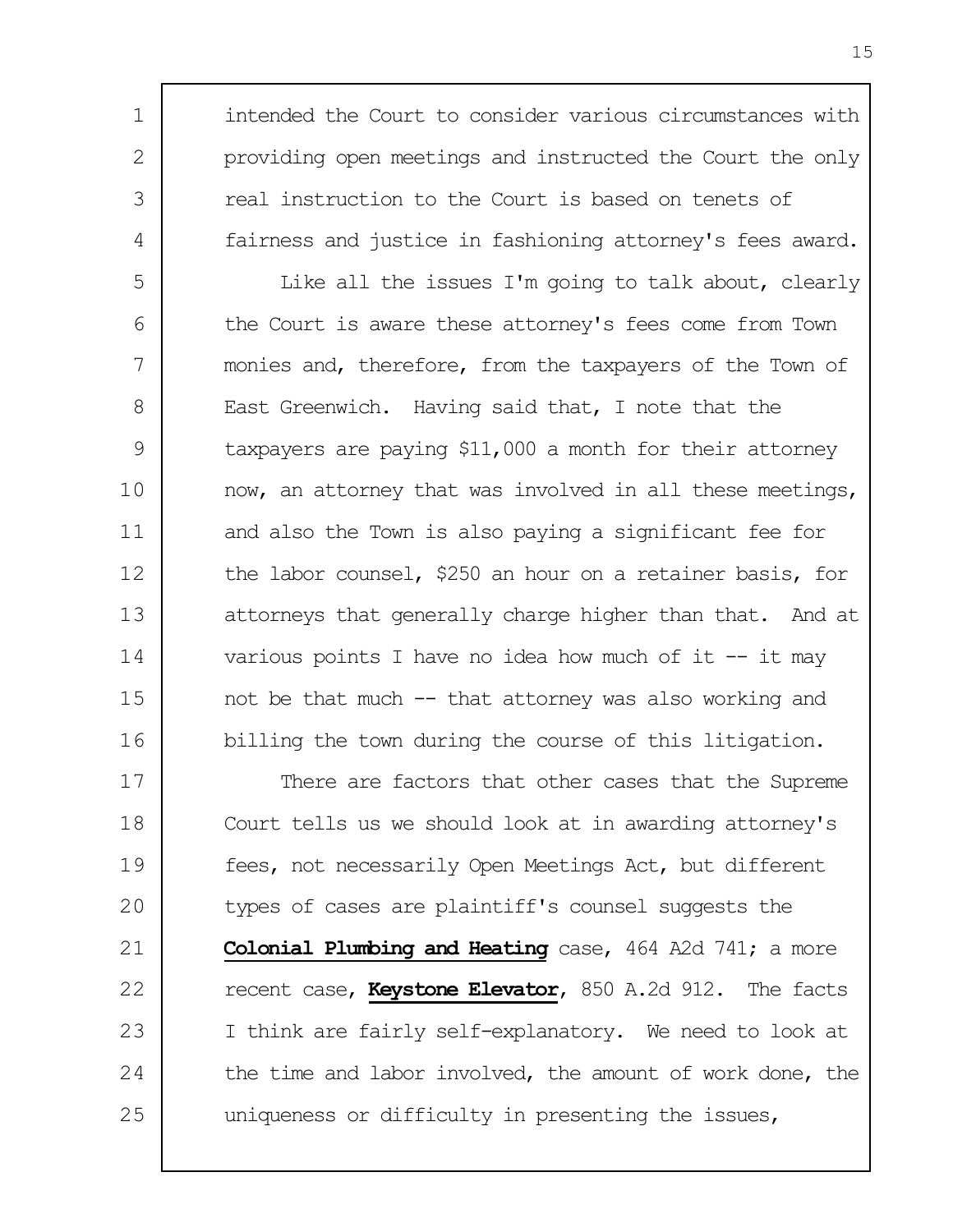obviously, legal experience involved in it, the results that were obtained, the time limits on the case, and any other issues that the Court should take into consideration.

1

2

3

4

5 6 7 8  $\mathsf{Q}$ 10 11 12 13 14 15 If you look at those factors briefly, the difficulty and skills involved in the case, the time and labor of it. This case was an open meeting act case. As we all know, there are very few cases litigated to this point in Rhode Island on that. Most of the cases we looked at for guidance were Attorney General opinions. There were a couple of Supreme Court decisions. There was not a lot of guidance for either the parties or the Court with respect to this issue so that, obviously, the uniqueness of the issues makes the case, in my opinion, more difficult.

16 17 18 19 20 21 22 23 24 25 This case, because of the issues involved in it, there was no pretrial discovery. In some instances there was not a lot of cooperation from the Town. But we're talking about both counsel having to do research on the issues, not only in drafting the complaint, but preparing for the various memos that came up during the course of it, presenting the case in chief and then doing cross-examination, again, without a lot of discovery in advance, and then after writing a brief for the Court summarizing the issues in the trial, and the factual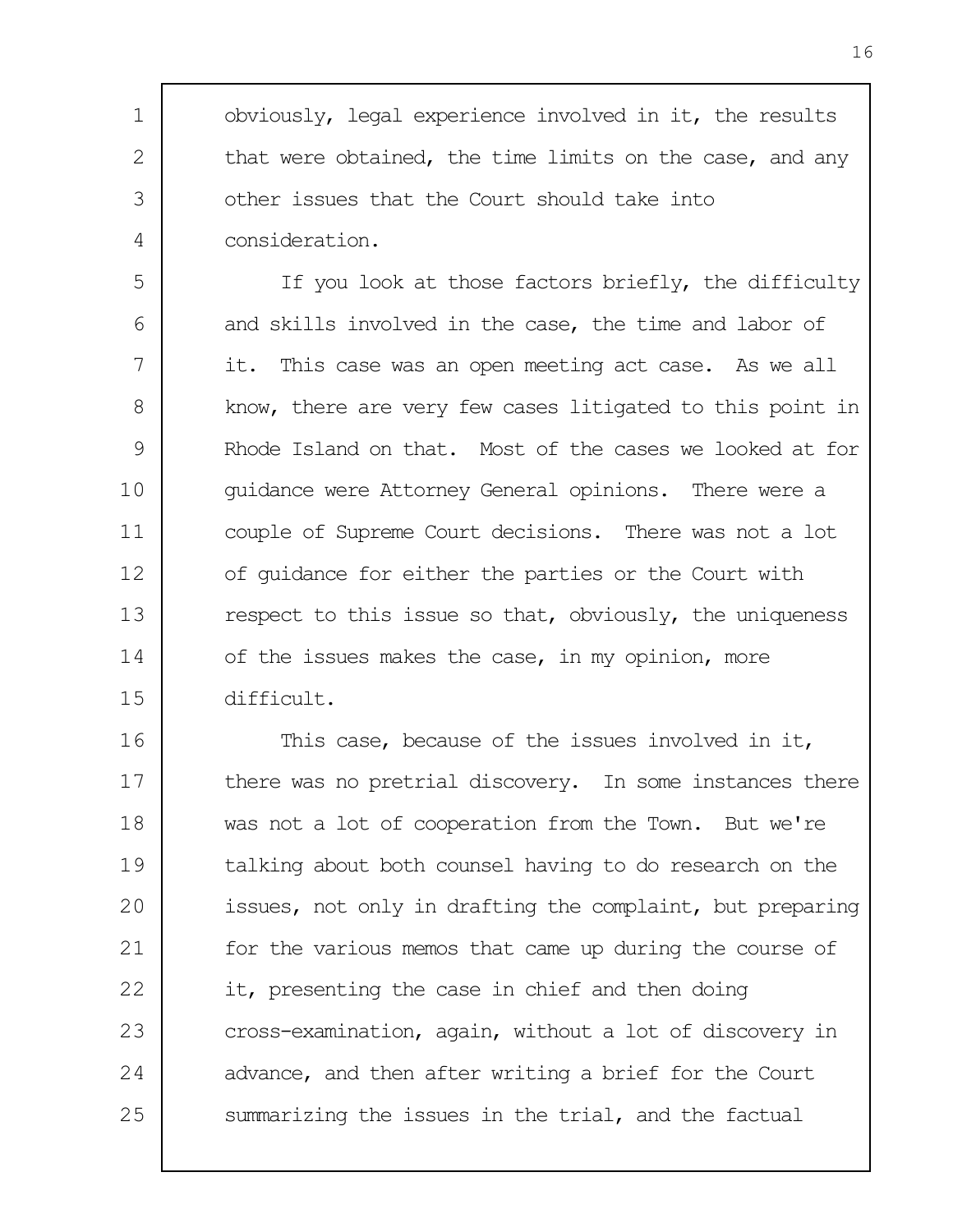issues, and the legal issues. So, it was not an easy case to present to the Court. It involved a lot of time from both parties. It was somewhat difficult and technical based on the statute itself.

1

2

3

4

5 6 7 8  $\mathsf{Q}$ 10 11 12 13 Clearly, because of that, both parties, again, extended a lot of time I believe to the case. Mr. D'Agostino essentially is on retainer for the Town, therefore, spends a lot of time working for the Town on various issues during the course of the month. I assume plaintiff's counsel had to put aside some work as she prepared for this case, tried this case, and then prepared a brief on this case, which did not allow her to take other cases and proceed on other cases.

14 15 16 17 18 19 20 21 22 23 24 25 An issue with respect to all these cases, as I briefly mentioned, is the fees customarily charged. Unfortunately, we don't have a lot of information on that from the various cases we have. Counsel for the plaintiff has suggested by way of affidavit the fees that were charged in one instance by Mr. Sinapi -- I forget the other attorney's name -- another attorney who handles these type of cases, H-e-n-n-e-o-u-s, a firm in Pawtucket that represents public school committees and school districts, and does a lot with the Open Meetings Act and complaints. He indicated in his opinion that private attorneys hired to represent Open Meeting Act violations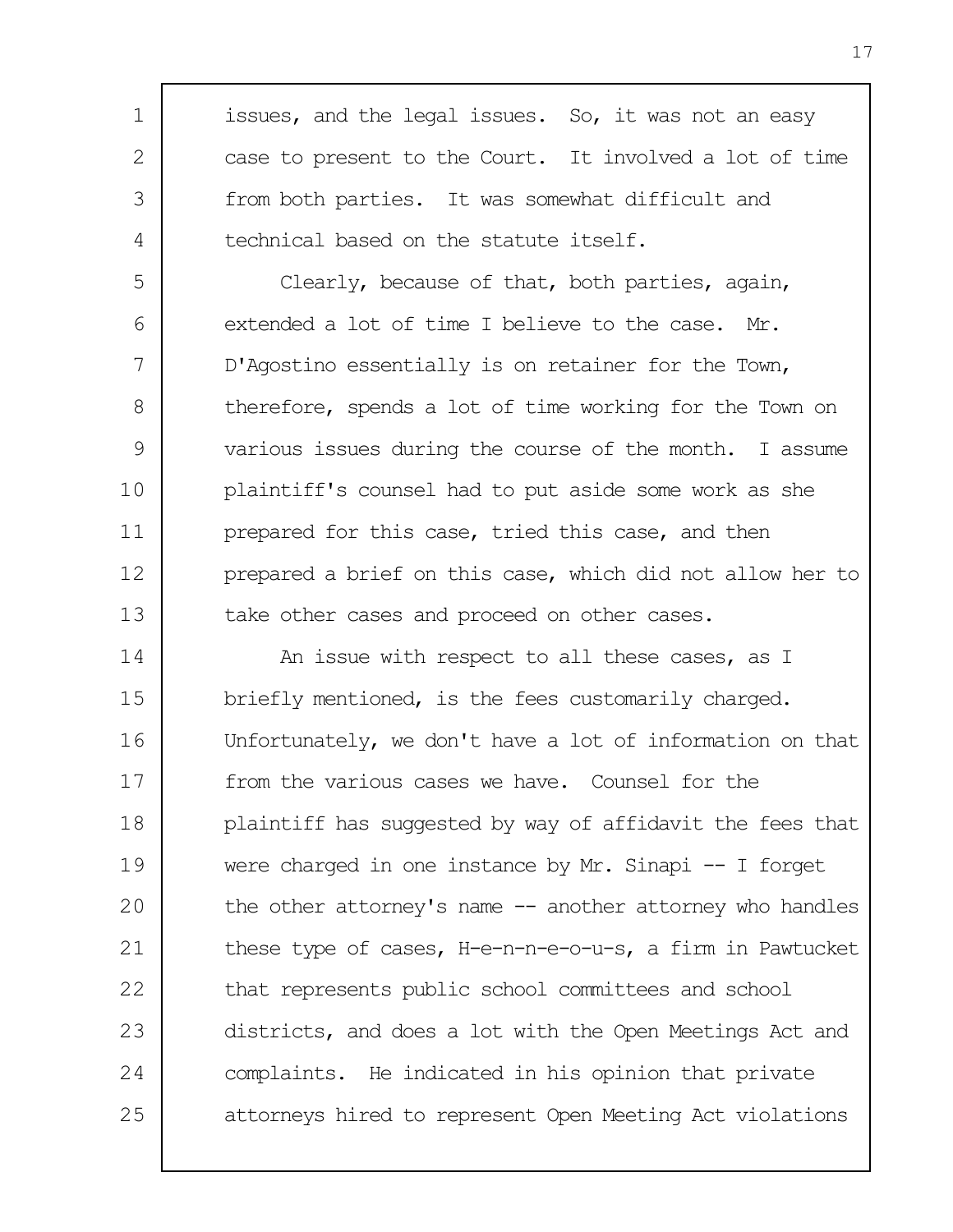are paid a substantially higher hourly fee because of the difficulty and uniqueness of the case. Mr. Sinapi went through his fee structure and indicated that he has received a \$350 hourly fee for some wage law cases.

1

2

3

4

5

6

7

8

9

I note in the billing that I saw, the billing time line, I think the firm -- counsel uses the time which means the entries are made at the time the work is being done on it. The work seemed to correspond to the type of work or the type of time involved in those type of cases.

10 11 12 13 I would note plaintiff's counsel or in this case does not charge for costs involved with office work in the case in order to put in a bill for any associate's work that was utilized during the course of the case.

14 15 16 17 18 Again, the violation of the Open Meeting Act identifying and researching wrongful acts, establishing a standing, the willfulness of the act, seems to me if anything would deserve a higher customary hourly rate than someone may incur.

19 20 21 22 23 24 25 I would note during the course of the trial with these issues with respect to the meetings, which meetings were public, which were not, notes of the meeting were being prepared during the course of the trial. The evidence that was significant with respect to the determination of these issues, counsel had no time to prepare those. She was given some of those minutes and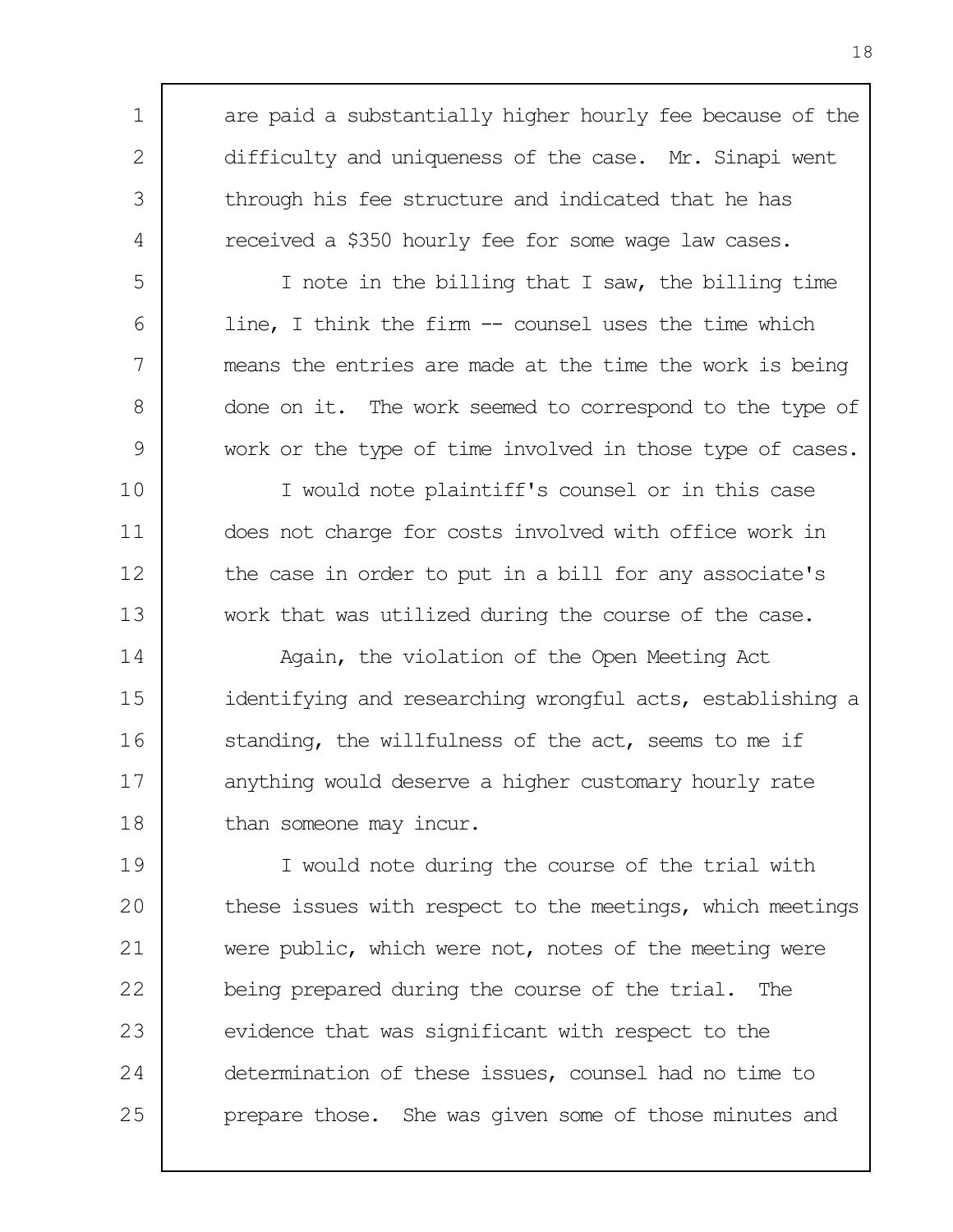1 2 3 4 5 6 7 8 9 10 11 notes at the same time the Court was because they were never presented and prepared, and even in some of those instances, a couple of meetings we did not have the official minutes, and it took time during the course of the trial to determine that from the Town Clerk. We had no official meeting minutes. We had notes from the Town solicitor. So, this was not only legal issues, factually, it was difficult to put this case together. And I blame that on the Town of East Greenwich in the preparation and underlying actions, in fact, that resulted in the decision I made.

12 13 14 15 16 17 18 19 20 21 22 23 24 I'm not going through the decision again. It was 73 pages. I found clearly a number of instances -- five instances where the actions voluntarily and planned in part on violations of the Open Meetings Act, and, specifically, the one specifically where Ms. Corrigan thought she was going to be appointed and was not, and the Open Meeting Acts, the notice of the meeting did not represent that at all. So, without getting into the issue of it, the Court found multiple violations, and those violations were willful. As I indicated, I think the attorney has provided a detailed recorded time records with respect to that, showing the time and date and activity that she spent doing that.

25

As I said, at my suggestion, she redacted the hours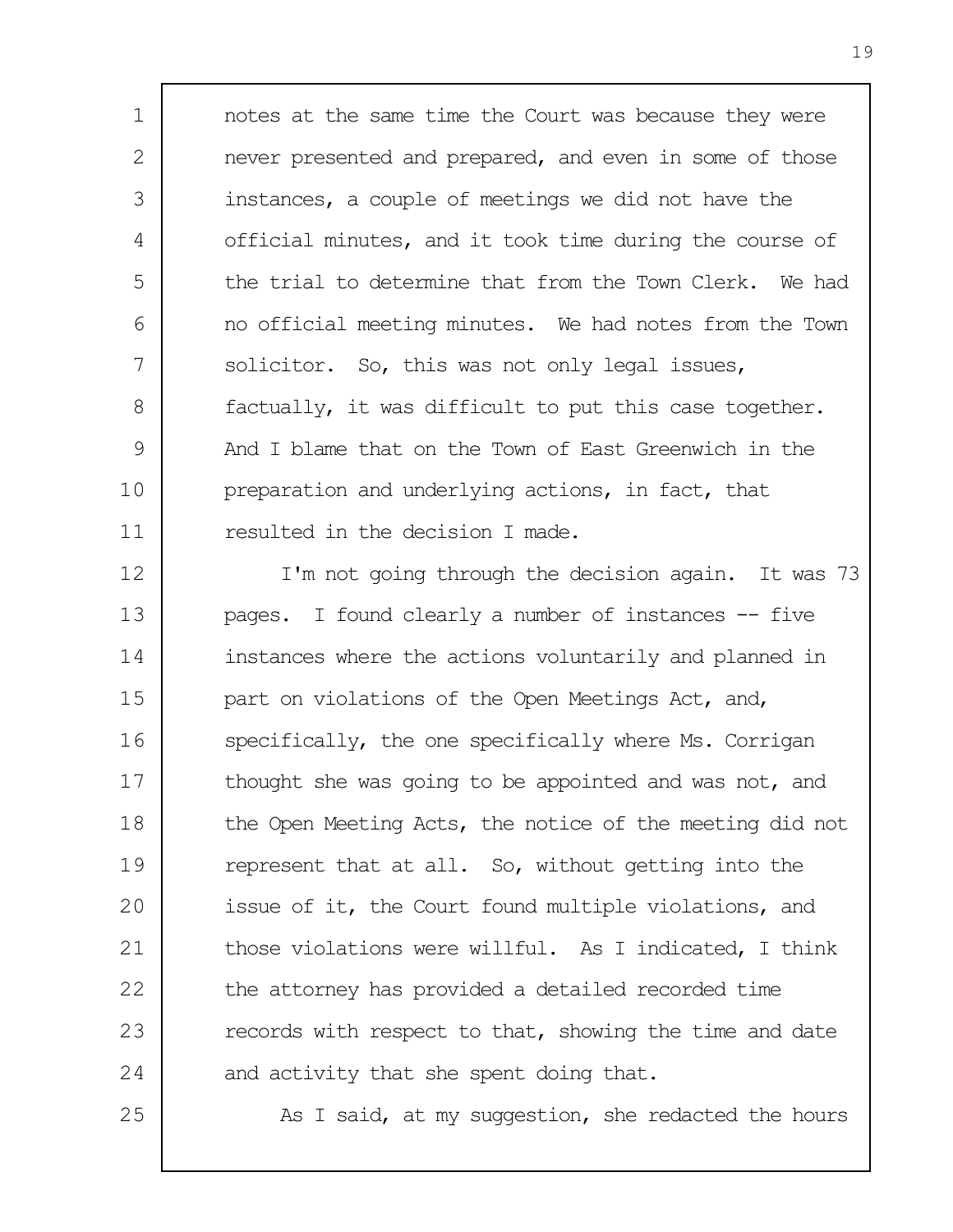that were related or undetermined as to the amount of work she did for the Union and she did for the Town. Although having said that, unless it was a very clear issue, those issues in my mind were clearly interrelated during the course of the trial. One of the issues with regard to determination of Firefighter Perry, obviously, involved the authority of the Town Manager to do that, which was inherently intertwined with the Open Meeting Act and her appointment, also with respect to the appointment of the acting Fire Chief at that point.

1

2

3

4

5

6

7

8

 $\mathsf{Q}$ 

10

11 12 13 14 15 16 17 Again, all the issues were interrelated with respect to how these matters were handled and whether they were done in a public meeting or not. But, in any event, at my request the attorney did exercise her judgment and reduced certain records or reducing them by half, and I would not -- and apparently she could not make an exact determination between the parties.

18 19 20 21 22 The Courts do not require an exact mathematical approach in recognizing in many cases -- one of the cases I cited, Hensley, 461 U.S. 242 that the claims of relief may involve a common core of facts and related legal theories. In my mind this is such a case as to that.

23 24 25 I would note, again, counsel has made many efforts to try to resolve this case in front of me, I guess also with counsel and the attorney for the Town, I quess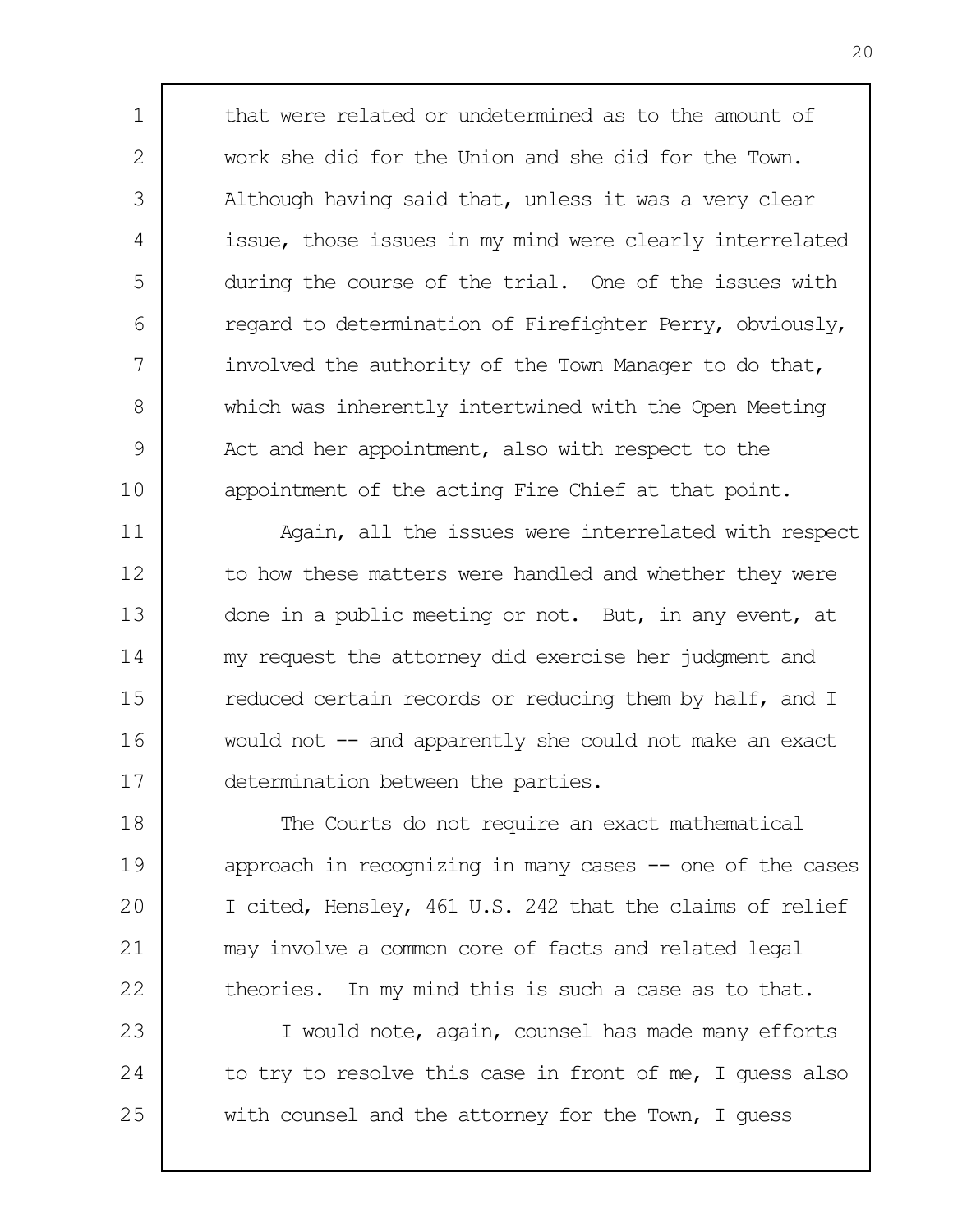1 3 without the authority, was not able to make any agreement with respect to the amount of either the amount of time or hourly rate.

2

4

5

6

7

8

9

10

As I said, she is a member of the bar for 14 years. She is skilled, and concentrates on labor law that helped her in that portion of the case, but clearly helped in regard to the Open Meeting Act with the issues that were raised at that point in time. The \$300 that she is requesting at this point in time is lower than her usual fee with respect to that.

11 12 13 14 15 16 17 18 19 20 21 22 I think the hours she's related are justified. I'm guessing that Mr. D'Agostino, if he had to, would have a bill, I would suggest with the same amount of hours, maybe more, because he had more time meeting with clients during the course of that. So, I would be surprised and somewhat shocked if Mr. D'Agostino's time did not represent the approximate same amount of time on the labor issue and the Open Meeting Act. And, again, we had another attorney that was billing at the same time on union issues at the same time. It was a very work-intensive case. Both parties spent a lot of work and time on it.

23 24 25 The Town, again, is disappointed. The Court is, again, disappointed with the Town. After counsel has reduced her fee and redacted anything that could possibly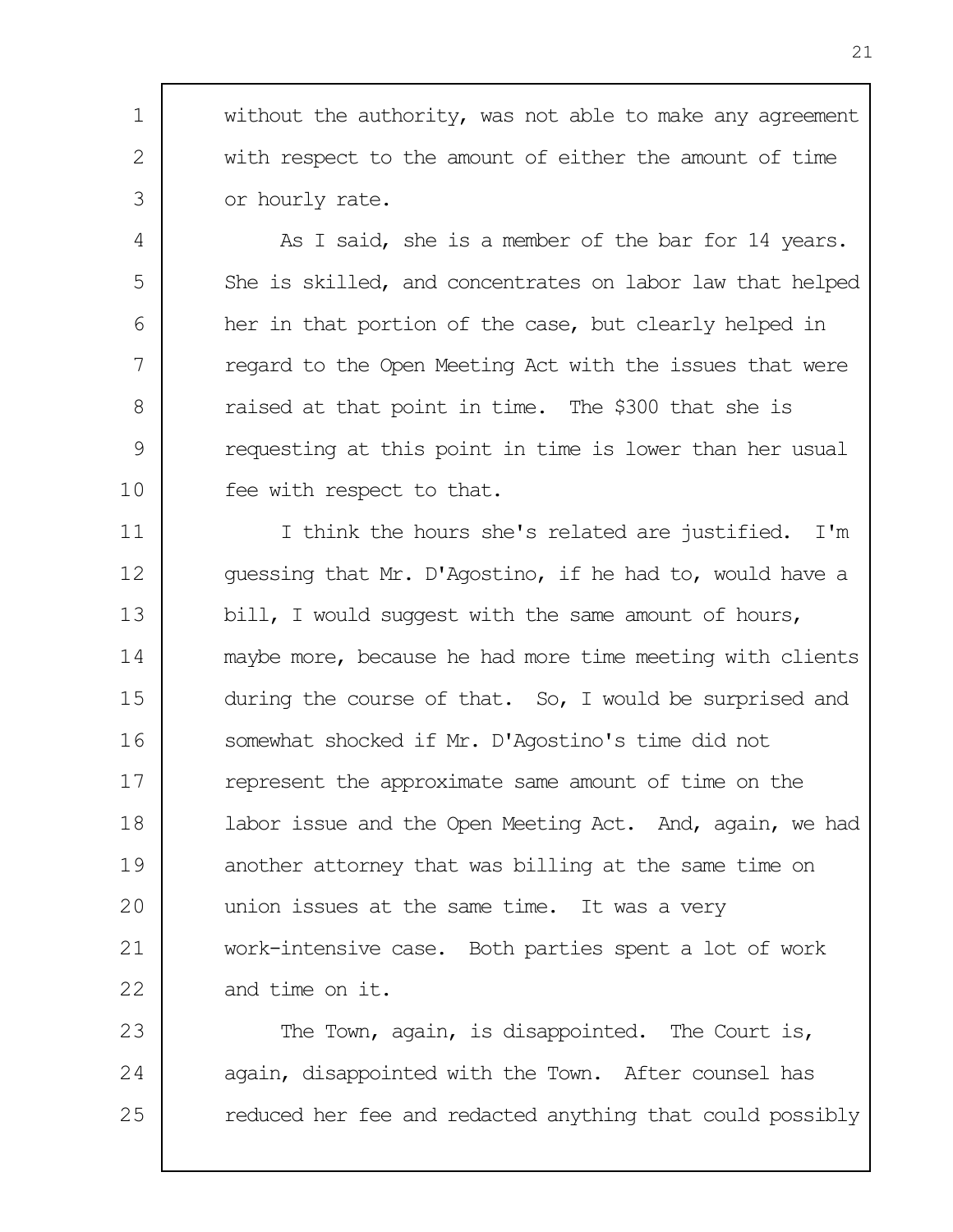be related to the Open Meeting Act that they are objecting to an hourly rate, number one, and now at the last minute objecting to the hours that she spent on the case.

1

2

3

4

5 6 7 8  $\mathsf{Q}$ 10 11 12 13 14 15 16 17 18 19 20 21 22 Actually, if you look at the case law, I could actually impose or award her additional funding based on the uniqueness of the case, and what I consider the importance of the case and the work that was put into this. Because it is the Town involved in it and taxpayers, I am not inclined to do that, but I am going to award her what I consider reasonable fees for the extraordinary work and effort she put into this case. I think the \$300 hourly rate is reasonable. I think it is fair based on her time, skills and experience. It was a complex legal litigation, as I indicated, not limited legal precidence on this matter. The Town, during the course of the trial, prior to the trial in my opinion willfully violated that act, and I think the act of proving that and proving willful violations including the nature, scope and circumstances were very time consuming in advocating to present those, both in testimony and by way of written legal briefs.

23 24 25 The hours she presented to the Court, specifically on a redacted basis, are more than reasonable. I am not going to require her to go through a minute by minute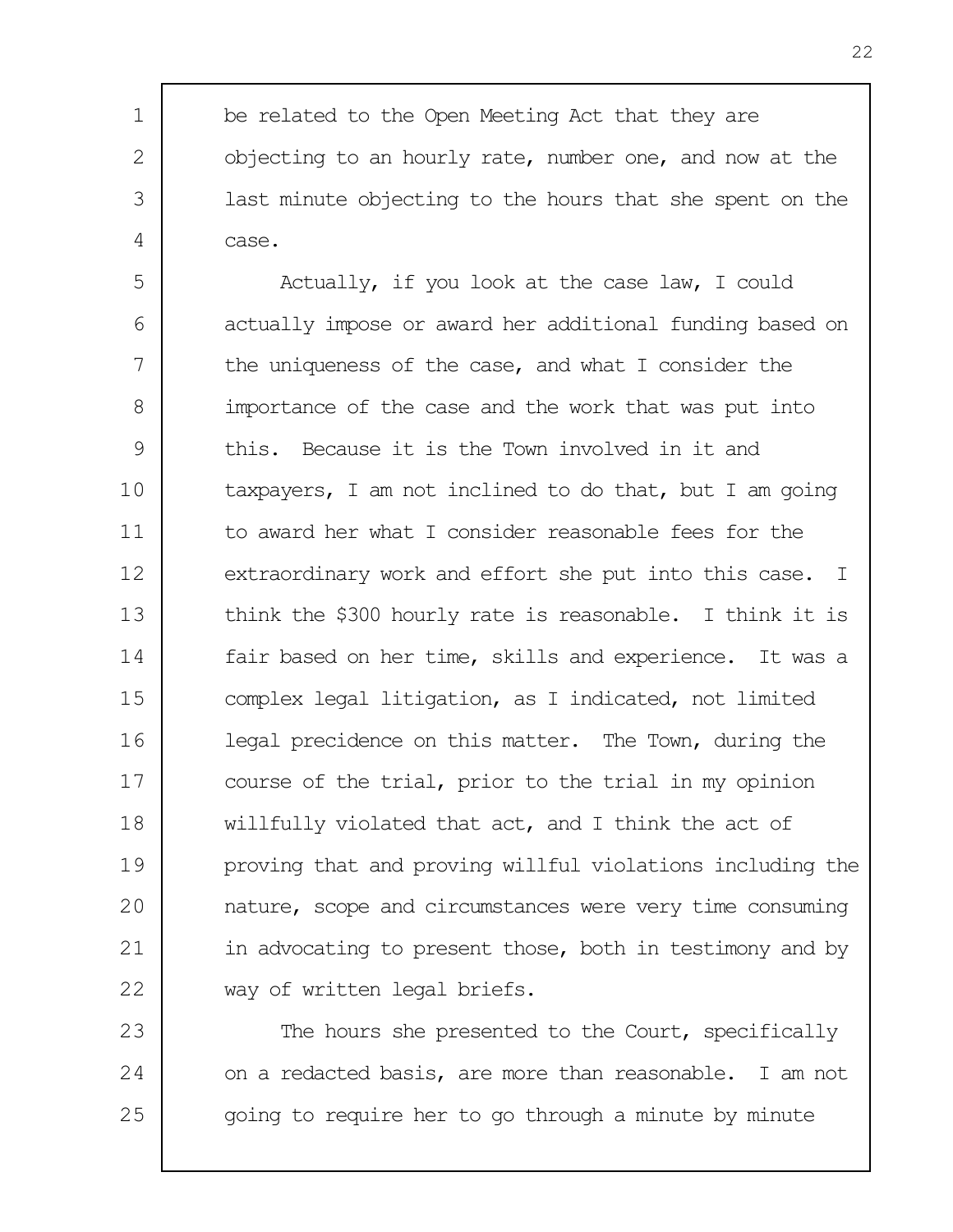1 2 3 4 5 6 7 8  $\mathsf{Q}$ 10 11 12 13 14 15 16 17 18 19 20 21 22 23 24 25 breakdown of her time. She redacted those related to the Union work and she actually redacted the ones related to Charter issues, and only billed for the amount of time on the Open Meeting Act. I am not going to require this attorney or any attorney to break down a minute by minute of her time. I think the breakdown is more than reasonable. And I would be shocked if Mr. D'Agostino's hours would be much different than her hours. So, based on all those reasons the Court is going to award counsel the fees as she's requested, which I believe are  $41,000$  -- okay, the fees she has requested. I don't have the actual number on this paper. What is the total amount? MS. WIENS: 41,905. THE COURT: Fees are awarded I think are more than justified reasonable and necessary for the services performed for the people of East Greenwich and the people in the state to make sure the Open Meeting Act of Rhode Island is complied with in East Greenwich. The case will have lasting impact on other jurisdictions and may result in the work she did. Anything else, counsel? MR. D'AGOSTINO: No, your Honor. MS. WIENS: No, your Honor. THE COURT: Thank you.